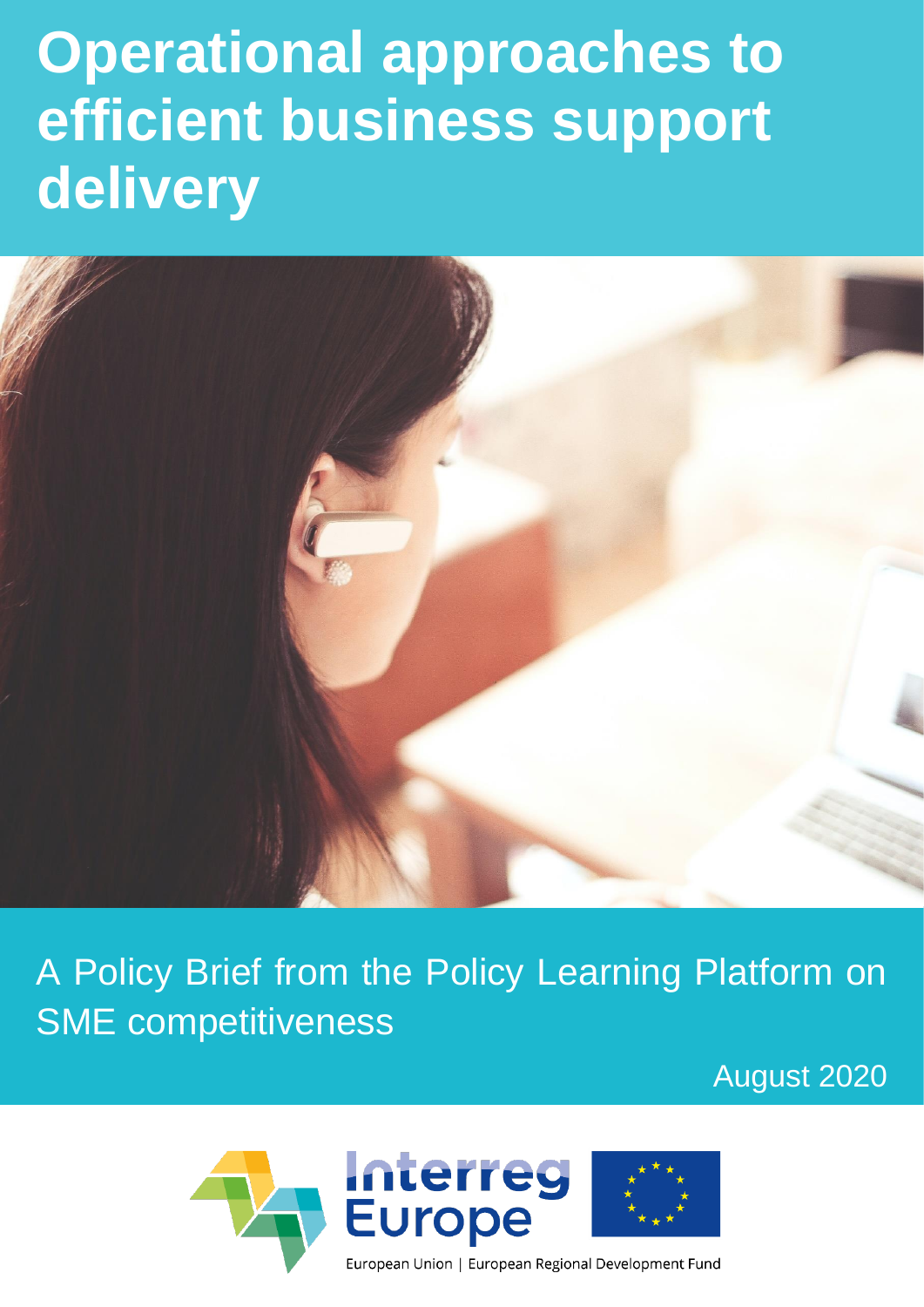

#### **Table of content**

| The challenge: to develop and manage efficient regional business support ecosystems |  |  |
|-------------------------------------------------------------------------------------|--|--|
|                                                                                     |  |  |
|                                                                                     |  |  |
|                                                                                     |  |  |
|                                                                                     |  |  |
|                                                                                     |  |  |
|                                                                                     |  |  |
|                                                                                     |  |  |
|                                                                                     |  |  |

#### **Summary**

Since the mid 1990's, the increasing complexity of business competitiveness and dynamically changing needs of SMEs to remain competitive had contributed to the emergence of regional business support ecosystems, bringing together the competences of multiple private and public stakeholders, aiming at contributing jointly to the efficient delivery of qualitative business support services.

Different operational approaches have been implemented in order to address the complexity and fragmentation of such ecosystems. In this policy brief we look at models observed in different Interreg Europe projects for implementing and managing multiple-stakeholder collaborative practices for better business support delivery.

The conclusions and take aways provide an overview of some common observations with illustrations from good practices from different European regions.

For readers interested in strategic dimensions of business support ecosystems we also recommend reading the policy brief ["University-industry collaboration"](https://www.interregeurope.eu/fileadmin/user_upload/plp_uploads/policy_briefs/2020-01-17_Policy_Brief_University-Industry_Collaboration.pdf) written by our research and innovation experts.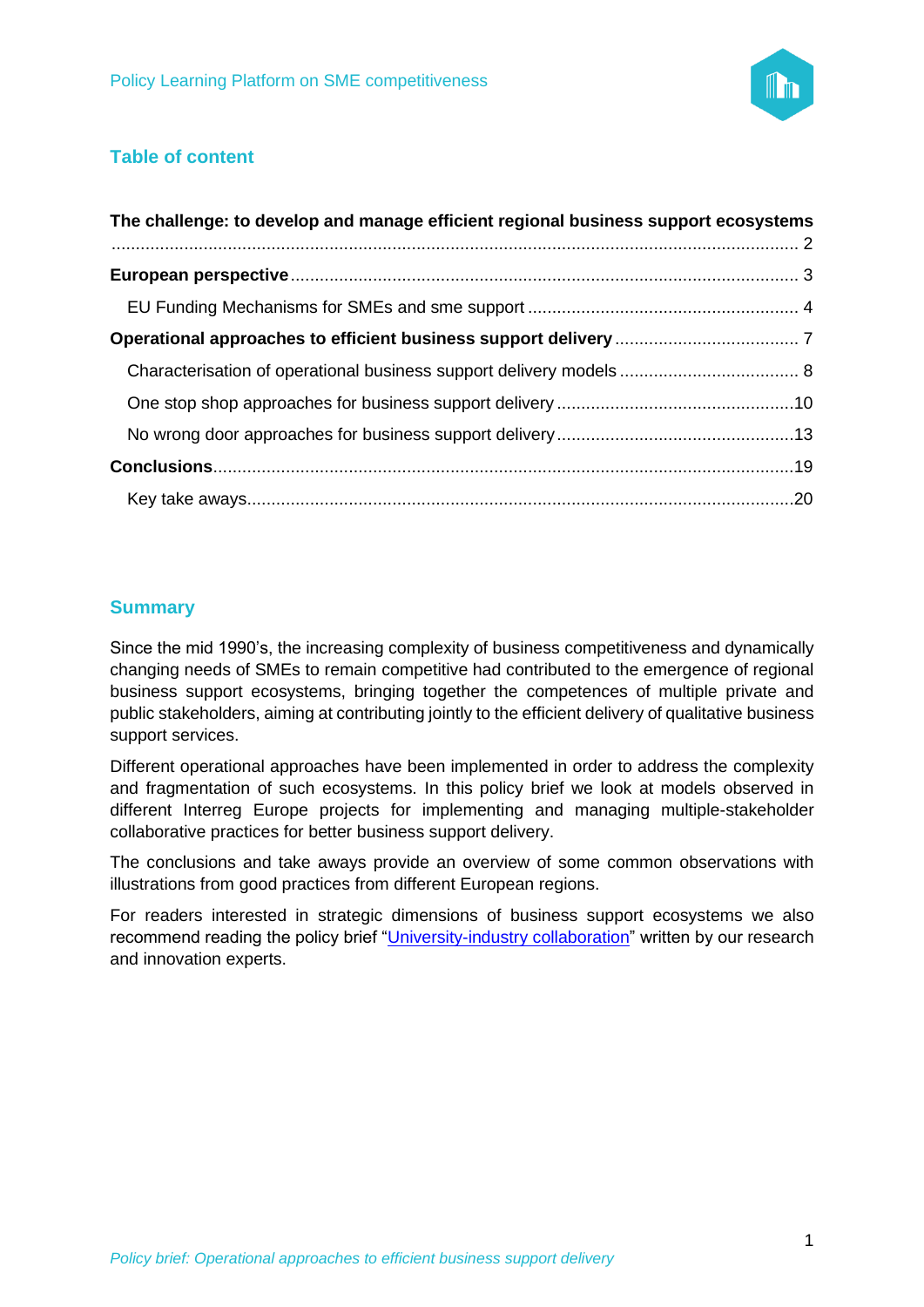

## <span id="page-2-0"></span>**The challenge: to develop and manage efficient regional business support ecosystems**

Since the 1990's, comprehensive ecosystems for business support have been designed and developed by regional authorities dealing with economic development and business competitiveness. Successful business support policies and delivery mechanisms rely thereby increasingly on flexible networks of local, regional and national players, which are able to adapt to changing requirements through constant knowledge exchange and collective learning. In numerous regions across Europe, such processes have been supported by the European Regional Development Fund (ERDF).

The [TRINNO](https://www.interregeurope.eu/trinno/) project (Business ecosystem for TRadition and INNOvation), funded by Interreg Europe, provides in its **[Business Support Ecosystem](https://www.interregeurope.eu/fileadmin/user_upload/tx_tevprojects/library/TRINNO-D.01-BusinessSupportEcosystemReport_FIN.pdf)** report the following definition:

#### *Business Support Ecosystem*

*"In layman's terms, and in the context of public policy to support regional development and growth, a Business Support Ecosystem means a system capable of supporting entrepreneurship, enterprise and job creation and growth in a specific environment or territory.*

*The ecosystem is built upon cooperation between local enterprise development*  **players**, each of which can find their specific place in the network and **fulfil their role** *without significant overlaps, but in a close, interconnected way.*

*The business ecosystem should support the whole process from the entry of possible entrepreneurs to the continuous support during the lifecycle stages of enterprises"* 

#### **WHAT ARE THE ISSUES?**

Regional policy makers and stakeholders across EU are constantly working on improving the efficiency of SMEs support measures and their impact on the economy of territories. The development and continuous improvement of comprehensive support portfolios implemented through regional business support ecosystems is high on the regions' economic policy agenda. They are thereby facing a series of ongoing challenges, which require constant collective efforts from the regional players:

- **Complexity:** the support, funding and regulation environments can be confusing for SMEs, which often don't have the necessary resources (time and capacity) to get familiar with existing support schemes and identify the most suitable ones for their own needs. Constant efforts to simplify and streamline this are required from policy makers.
- **Fragmentation:** the diversity of business support organisations (BSO) which is usually observed in many regions results from ongoing developments of the service offer and target groups addressed by existing "traditional" BSOs (chambers of industry and commerce, development agencies, clusters, technology parks, etc) and the emergence of new ones (business accelerators, digital hubs, etc) Those developments are normal and even necessary. However, if "old" structures remain in place when "new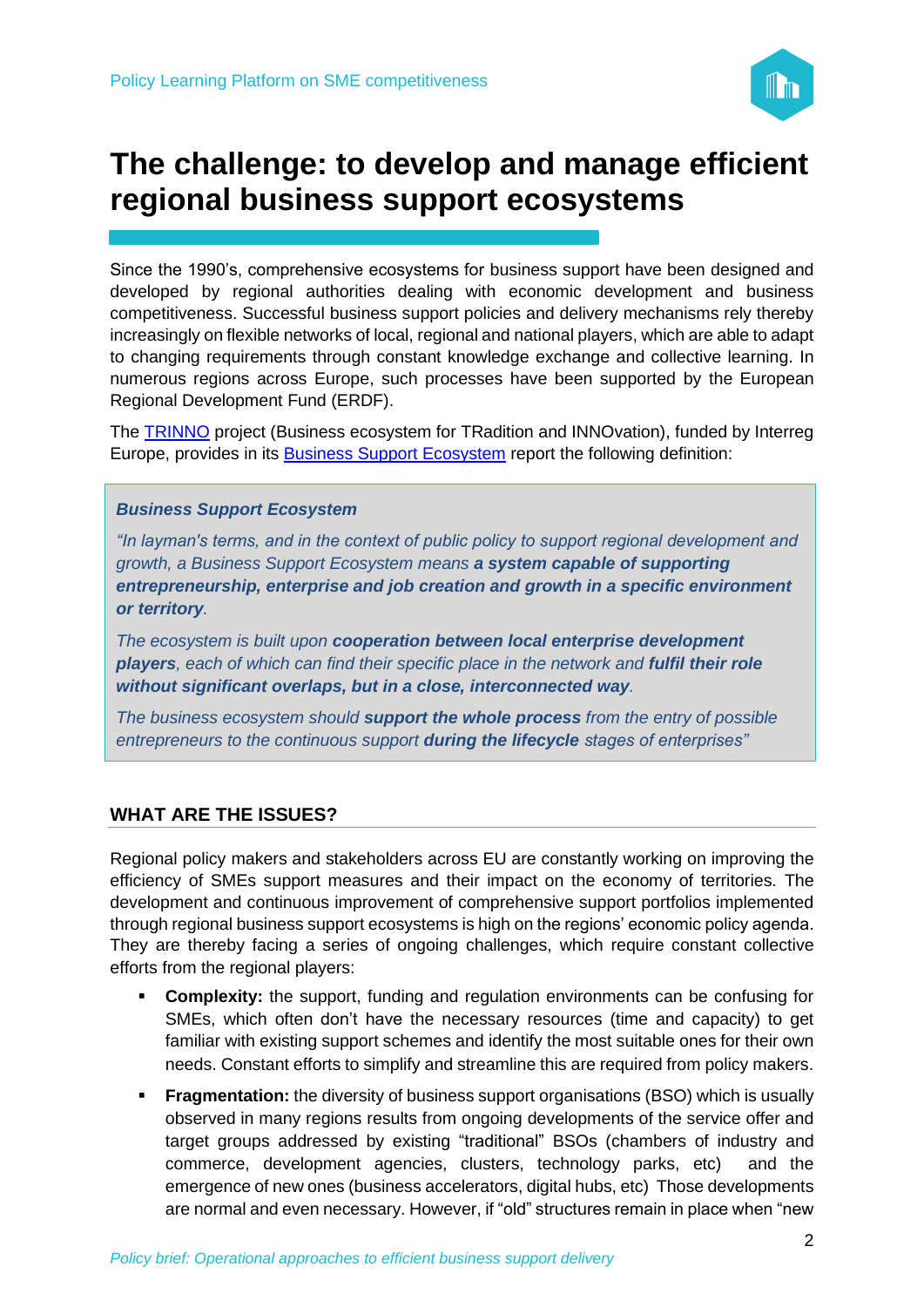

ones" emerge, the result can be a strong fragmentation of the business support offer. This fragmentation can make it difficult for SMEs to find the right partners. It might also generate redundancies in the support offer and hamper collaboration among the business support organisations themselves. Nevertheless, in the end they all want the same thing, i.e. a thriving business population, so effective collaboration models should be aimed for.

- **EXEL Resource efficiency:** many public organisations across Europe face reducing resources and/or an increase in demands and needs to address. Efficient working is in everyone's interest in any region.
- **Changing requirements**: businesses are facing fast pacing technological evolutions, disruptive business model innovations, further changes of framework conditions (legislative, administrative) and competitive threats. Those changes also require innovative and flexible support schemes. Adequate contents and delivery paths cannot rely on single operators and require collaboration among the relevant ecosystem actors.

As defined above, business support ecosystems are by definition "built upon cooperation between local enterprise development players". The governance deals with the way this cooperation is organised among the relevant stakeholders. It encompasses especially all aspects regulating the interaction and decision-making processes among the regional BSOs, with the aim to **ensure an efficient delivery of qualitative business support** and provide dynamic answers to the issues mentioned above.

## <span id="page-3-0"></span>**European perspective**

Regional innovation systems theory emerged in the mid-1990s as a new strand of thinking and developing policies, initially with a focus on innovation and technology transfer. In 1994, the European Commission launched two programmes for regional innovation and technology transfer, in the framework of its SPRINT strategic programme for innovation and technology transfer: the RITTS (Regional innovation and technology transfer strategies and infrastructures) and the RTP (Regional technology plans) initiatives. Both programmes were based on the analysis of technological demand.

Policy has evolved over the last 25 years. The capacity to map and analyse the capabilities, networks and outputs of regional economies and systems has grown and support **regional smart specialisation** partnerships to develop strategies. The **smart specialisation process** has turned into a Europe-wide standard for regional innovation strategy making and an exante conditionality for the ERDF investments in research and innovation.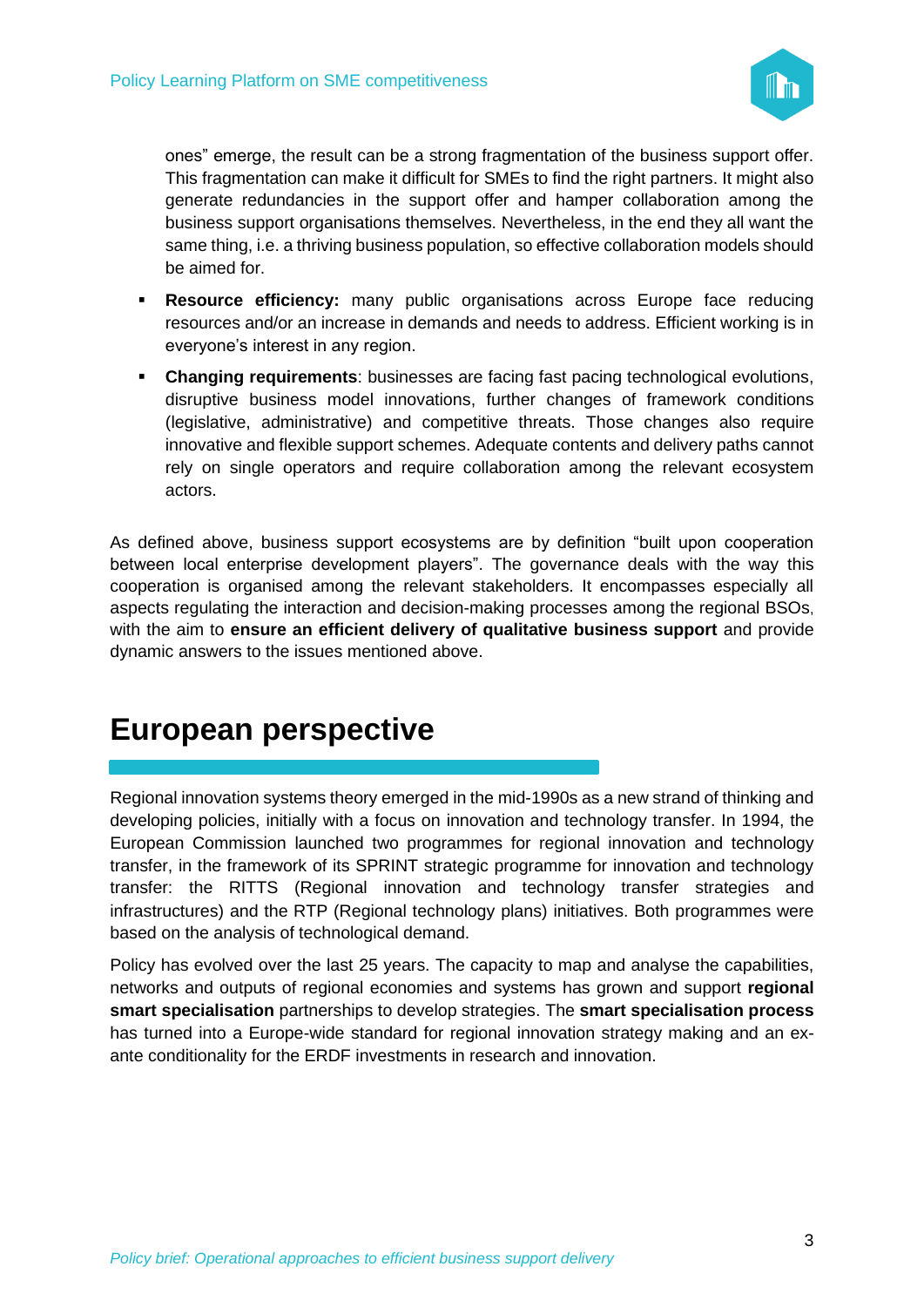

#### *Smart specialisation*

*"Conceived within the reformed Cohesion policy of the European Commission, Smart Specialisation is a place-based approach characterised by the identification of strategic areas for intervention based both on the analysis of the strengths and potential of the economy and on an Entrepreneurial Discovery Process (EDP) with wide stakeholder involvement. It is outward-looking and embraces a broad view of innovation including but certainly not limited to technology-driven approaches, supported by effective monitoring mechanisms."*

<https://s3platform.jrc.ec.europa.eu/what-is-smart-specialisation->

The policy approaches which led to the large implementation of smart specialisation on the national and regional level are place-based approaches building on the assets and resources available to regions and Member States and on their specific socio-economic challenges in order to identify unique opportunities for development and growth. They enable to make strategic choices for investment in innovation and economic development activities funded by European Funds.

However, additional elements not always linked to European funds are also necessary to ensure the implementation of smart specialisation strategies. Those include for instance the importance of an appropriate regulatory and administrative environment, fiscal incentives, **support structures** and an efficient **overall governance**. These complementary features depend on the policy **and institutional context of each Member State.** Consequently, there is no European funding specifically dedicated to the operational aspects of the governance of regional innovation systems and business support ecosystems.

Nevertheless, regional business support ecosystems are fully embedded in the overall European policy framework for SME development and its related funding mechanisms. Those funding mechanisms can be used to some extent to improve the governance or business support ecosystems.

#### <span id="page-4-0"></span>**EU FUNDING MECHANISMS FOR SMEs AND SME SUPPORT**

The two main EU instruments in support of SMEs are the Cohesion policy and its programmes financed by the [European Regional Development Fund](https://ec.europa.eu/regional_policy/en/funding/erdf/) (ERDF) and the [Competitiveness of](https://ec.europa.eu/growth/smes/cosme_en)  [Enterprises and SMEs](https://ec.europa.eu/growth/smes/cosme_en) (COSME) programme.

#### **Cohesion policy**

Improving the competitiveness of SMEs is one of the 11 thematic objectives for Cohesion Policy in 2014-2020. SMEs are also supported under other thematic objectives, such as research and innovation, the low-carbon economy and information and communication technologies. Programmes focusing on these priorities are funded from the European Regional Development Fund (ERDF). With over €65 billion or around 20% of ERDF funding that are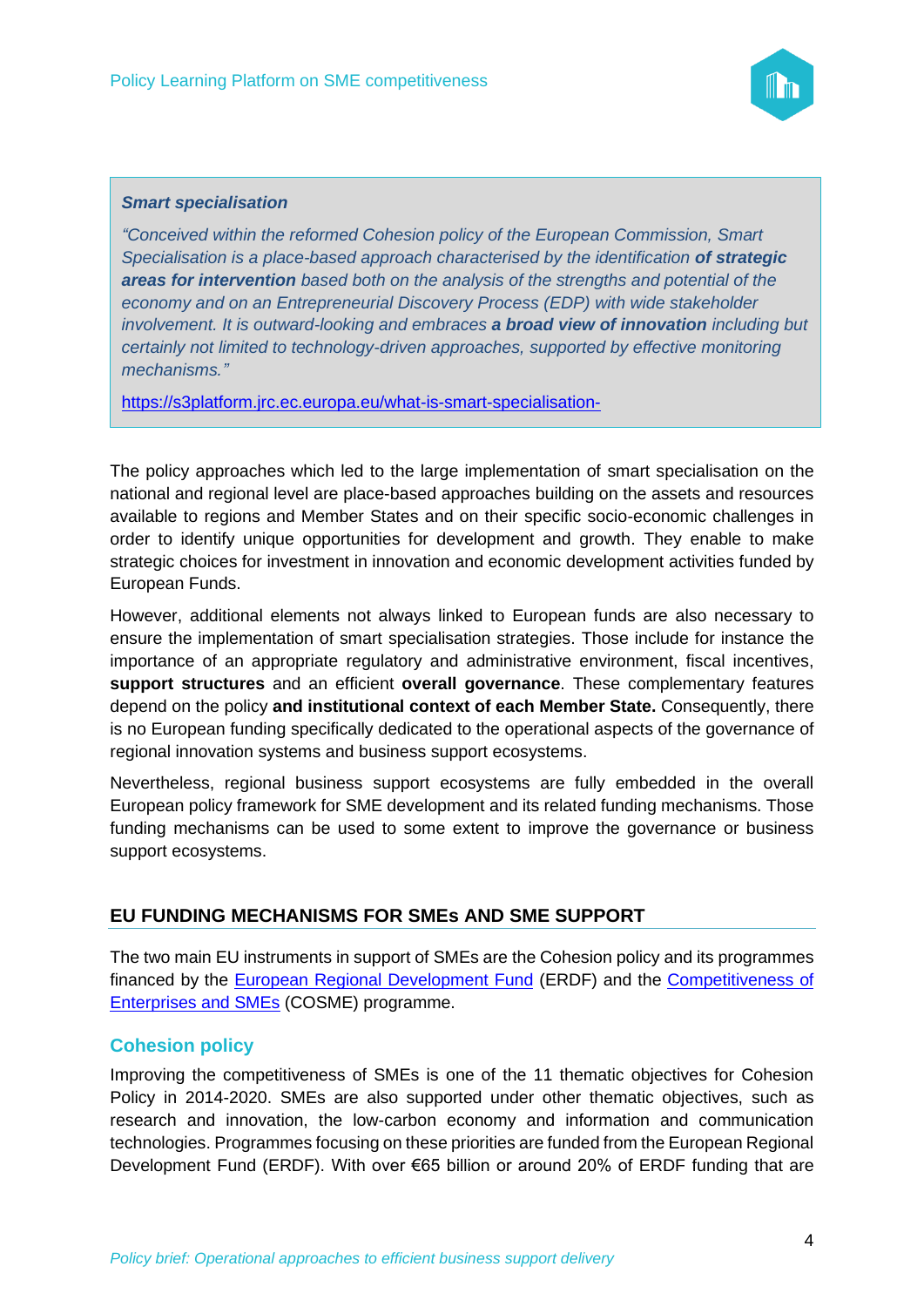

[dedicated explicitly to SMEs,](https://cohesiondata.ec.europa.eu/stories/s/n4ee-2h83) this instrument is one of the main sources of support for the new SME strategy to foster ["an economy that works for people"](https://ec.europa.eu/info/strategy/priorities-2019-2024/economy-works-people_en).

Competitiveness of SMEs is also one of the thematic priorities of Interreg Europe. Under this thematic priority there are projects addressing aspects of the governance of regional business support ecosystems, and partners in these projects have identified the examples described in this brief, and in some cases brought significant changes to their local SME support policies thanks to the work carried out in the projects.

#### **COSME**

COSME, with the budget of 2.3 billion Euros, aims to support SMEs in the following areas:

- **Facilitating access to finance**
- Supporting internationalization and access to markets
- Creating an environment favourable to competitiveness
- Encourage entrepreneurial culture

As a part of their mission, COSME seeks to implement the Small Business Act (SBA) by achieving the above objectives. It can be said then that where SBA is the policy framework, COSME is the tool used to implement SBA goals. This is done through helping SMEs acquire loans for continued growth, connecting SMEs to larger markets, helping SMEs navigate bureaucratic hurdles, and providing support for young entrepreneurs to pursue their ideas<sup>1</sup>.

#### **The Invest EU programme**

Some of the financial instruments available under [COSME](https://ec.europa.eu/growth/smes/cosme_en) during the period 2014-2020 will be bundled, together with other financing programme under the new **InvestEU** programme, as illustrated in the picture below:



<sup>&</sup>lt;sup>1</sup> COSME leaflet. (2014). Retrieved from[: https://ec.europa.eu/growth/smes/cosme\\_en](https://ec.europa.eu/growth/smes/cosme_en)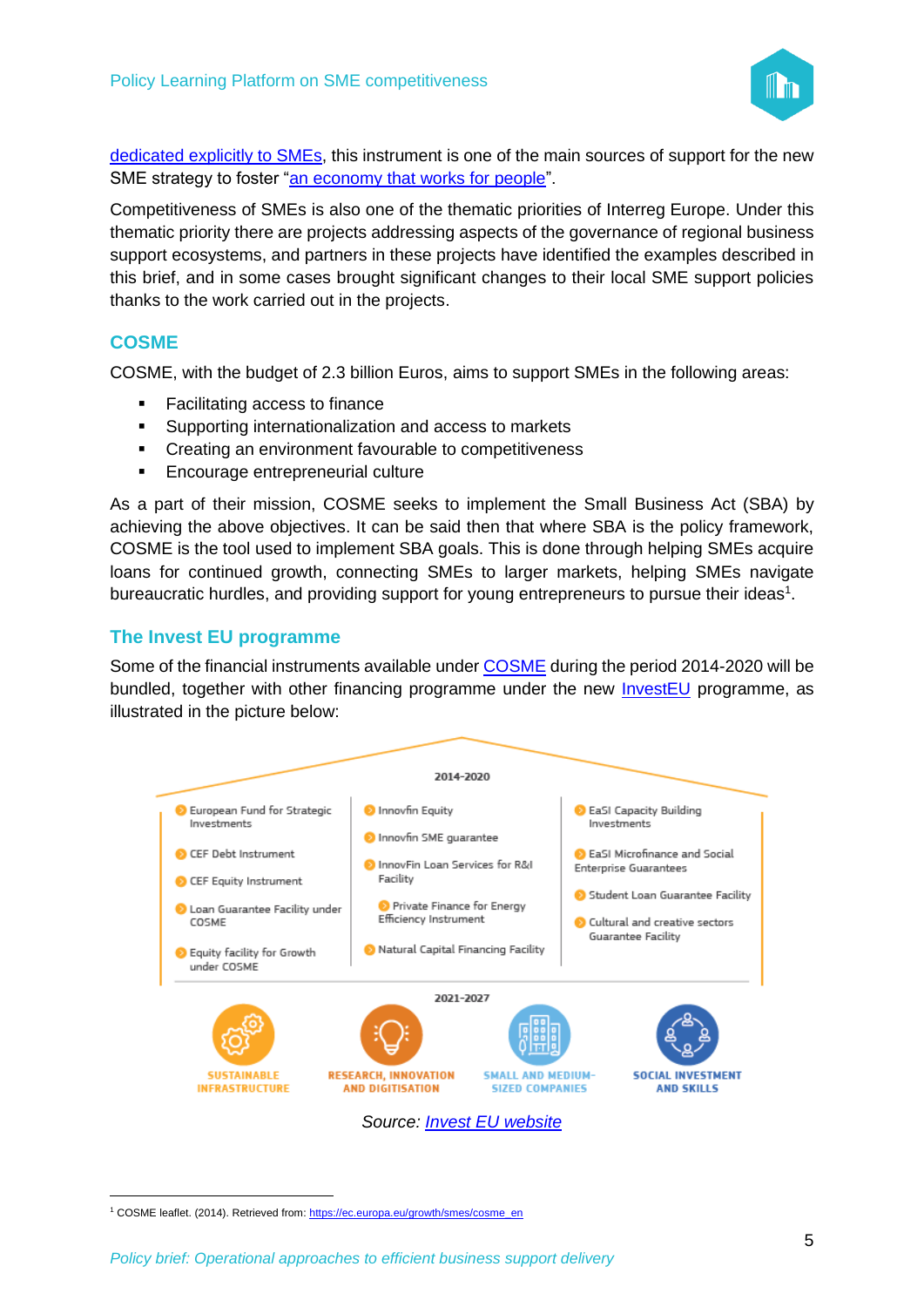

Under the pillar *Small and medium-sized companies*, the [InvestEU](https://europa.eu/investeu) programme will focus on facilitating access to finance for SMEs. The implementation of the programme might lead to new approaches to provide funding support to SMEs on the national and regional level. Also, the pillar *Research, innovation and digitisation* is likely to contribute to public investments aiming at providing better services to businesses, e.g. in the field of the digital transformation and the use of artificial intelligence.

#### **The new industrial strategy for a sustainable and digital Europe**

On 10 March 2020, the European Commission published its new industrial strategy [Making](https://ec.europa.eu/growth/content/making-europes-businesses-future-ready-new-industrial-strategy-globally-competitive-green-0_sl)  [Europe's businesses future-ready: A new industrial strategy for a globally competitive, green](https://ec.europa.eu/growth/content/making-europes-businesses-future-ready-new-industrial-strategy-globally-competitive-green-0_sl)  [and digital Europe.](https://ec.europa.eu/growth/content/making-europes-businesses-future-ready-new-industrial-strategy-globally-competitive-green-0_sl)

The strategy displays a comprehensive set of actions addressing three key priorities:

- 1. maintaining European industry's global competitiveness and a level playing field, at home and globally,
- 2. making Europe climate-neutral by 2050 and
- 3. shaping Europe's digital future.

The encompassed SME Strategy announces a series of measures fostering the sustainable and digital transitions of European SMEs:

- **Sustainability Advisors** will be appointed within the existing Enterprise Europe Network to help SMEs with environmental and social challenges and improve access to skills.
- Up to 240 **[Digital Innovation Hubs](https://ec.europa.eu/digital-single-market/en/digital-innovation-hubs)** will advise SMEs on how to integrate digital innovations into their products, business models and processes.
- The new **[European Innovation Council](https://ec.europa.eu/research/eic/index.cfm)** (EIC) will make available €300 million as of next year to encourage **breakthrough innovations** delivering **[Green Deal](https://ec.europa.eu/regional_policy/en/newsroom/news/2020/01/14-01-2020-financing-the-green-transition-the-european-green-deal-investment-plan-and-just-transition-mechanism)** objectives."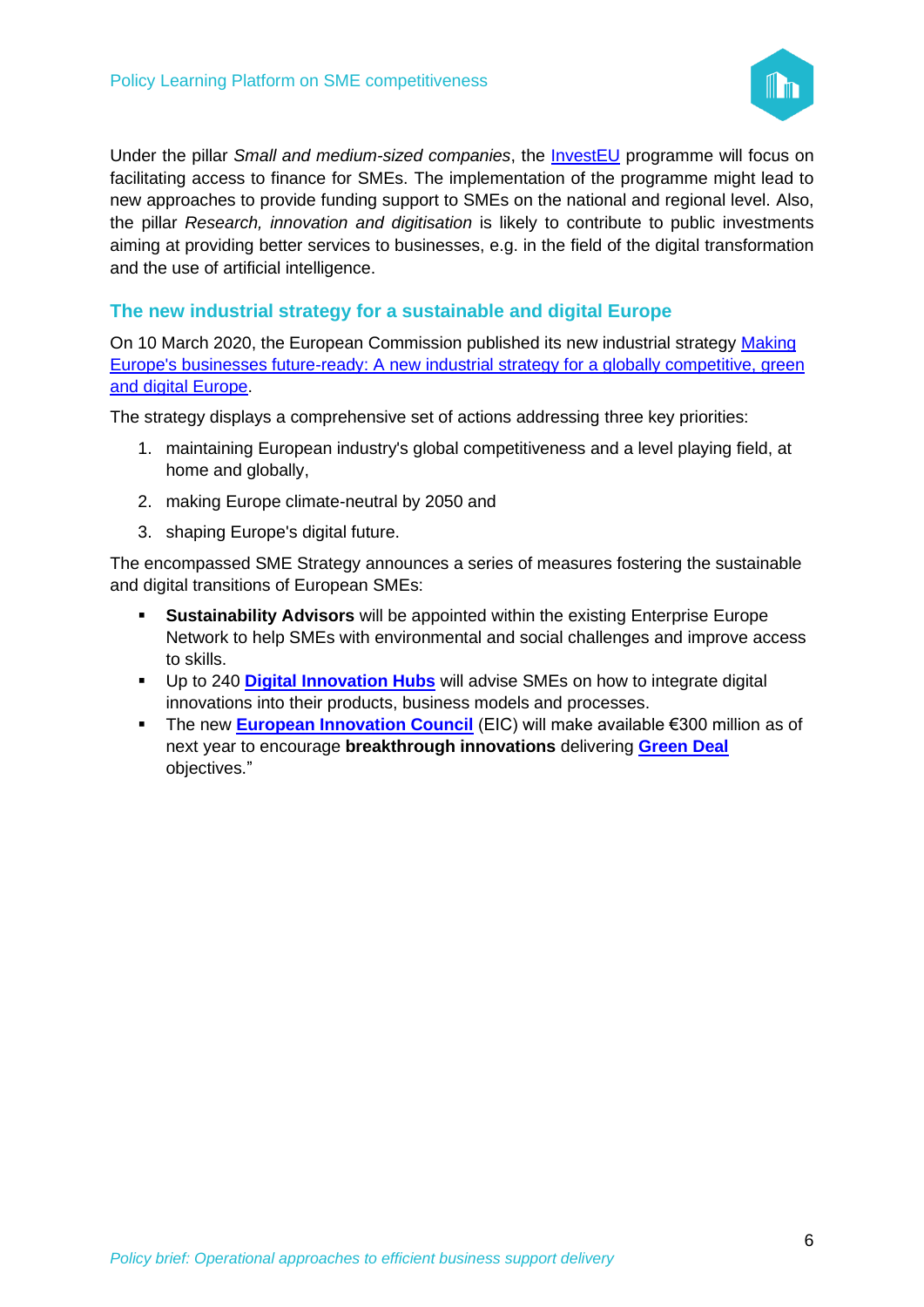

## <span id="page-7-0"></span>**Operational approaches to efficient business support delivery**

In this chapter we propose first a characterisation of the main operational models for business support ecosystems observed in regions and reflected in Interreg Europe projects. The main differentiation factor of those models is the **level of institutional integration** of the relevant business support organisations. We then present a series of good practices or policies from Interreg Europe projects that have proven successful on the ground.

The following projects are showcased:

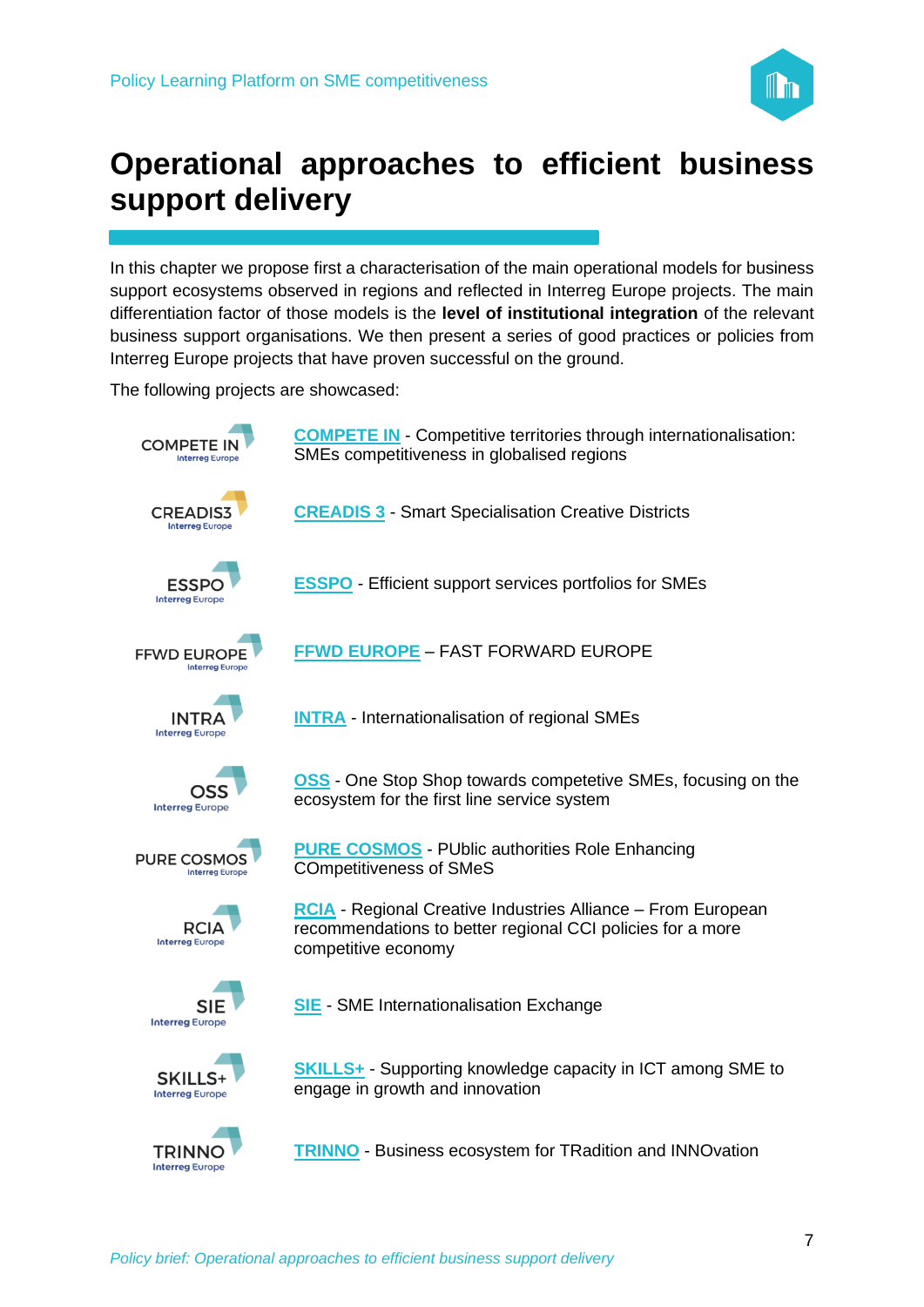

#### <span id="page-8-0"></span>**CHARACTERISATION OF OPERATIONAL BUSINESS SUPPORT DELIVERY MODELS**

A simplified approach to the management of business support ecosystems consists in considering two particular and *a priori* opposite situations: the first consists of a "one stop shop" model, the second of a "no wrong door" model.

A "**one stop shop**" approach involves grouping a set of resources and methods under the same banner, either institutional - in the case of a common, geographical organisation grouping services in a single place (or a limited number of specific places) or virtual - in the case of services offered online. In practice, these different levels of grouping exist in isolation or in combination.



#### One stop shop model

*Source : Own depiction*

▪ A "**no wrong door**" approach requires an effective coordination of different actors and their services to companies, so that companies receive the best support according to their needs. Each actor must be ideally able to identify and recommend the most appropriate offer for the company's needs, regardless of the institution in charge of this offer. In practice, this approach often leads to joint support for SMEs by several organisations.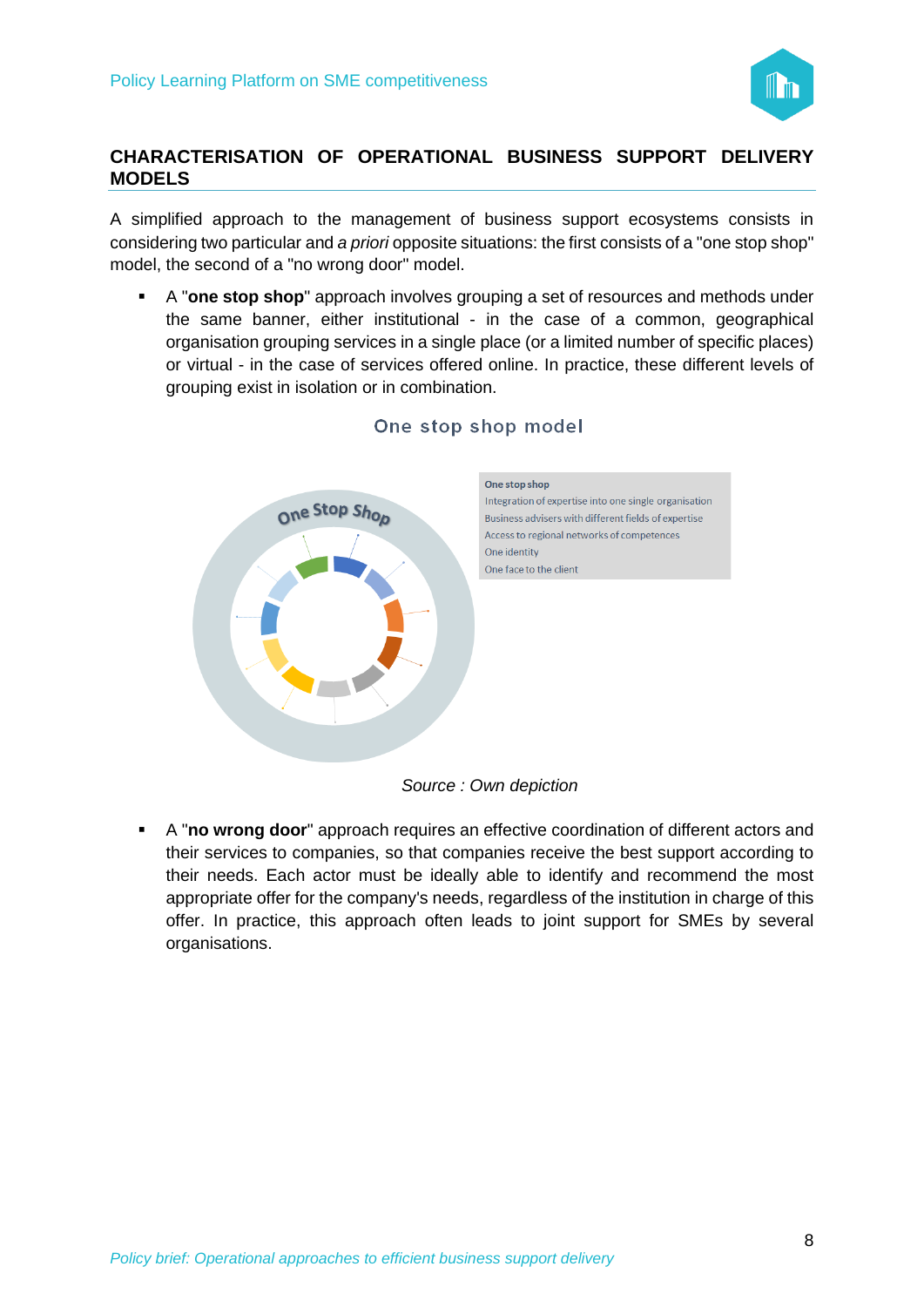



*Source : Own depiction*

Of course, these are theoretical models and it would be forcing the line to try to oppose them. In practice, as it is often the case, there are combined approaches – blended models - that take into account regional specificities and actors in the field. Nevertheless, these models correspond to different strategic approaches and highlight effective mechanisms implemented by different regions in Europe.

**Blended combined approaches** are often the result of a "natural" evolution leading a group of business support organizations to pool their skills and resources for a specific objective, without giving up their own identity. For instance, **networks of actors** (no wrong door model) share a digital or physical space (building) or even an institutional (partnership, network branding) common platform (one stop shop model) to improve the readability of their services by companies.



*Source: Own depiction*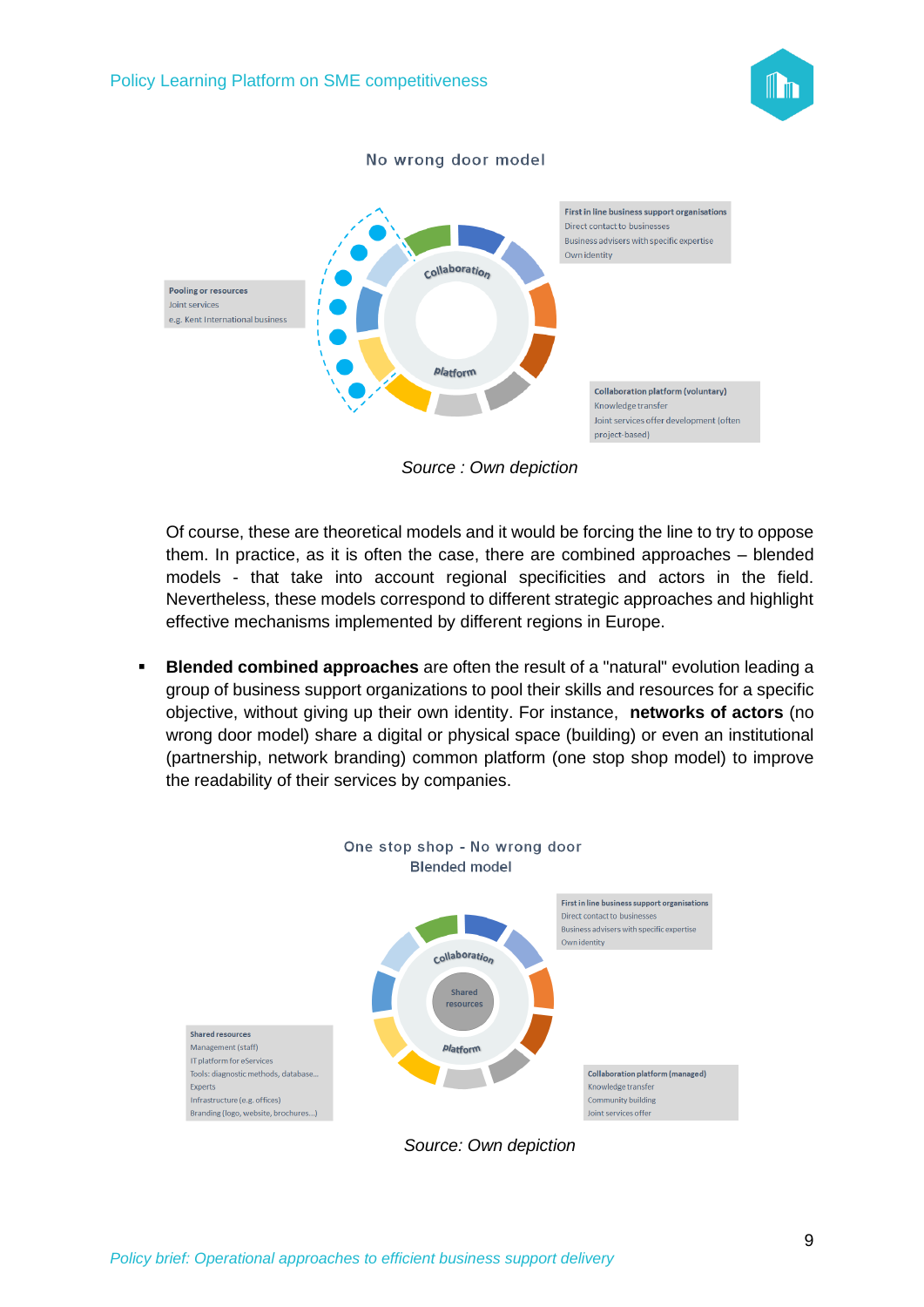

In the following sections, we will explore deeper those approaches building on practices applied in different institutional and territorial contexts.

#### <span id="page-10-0"></span>**ONE STOP SHOP APPROACHES FOR BUSINESS SUPPORT DELIVERY**

One stop shop approaches can embrace support at different levels and in different areas of business implementation. They can also for example be mainly virtual (web-based one stop shop), physical places or a combination of both. Some Interreg Europe projects provide interesting examples of different policies and practices illustrating such wide range of actions.

**A digital tool for supporting entrepreneurship**

The Norwegian Møre and Romsdal County operates since 2007, in the framework of a formalized collaboration with all the municipalities and **Innovation Norway**, a first line service for entrepreneurs which is unique in Norway: [hoppid.no.](https://mrfylke.no/hoppid.no) Each municipality in the region has a start-up office. 50 certified and regularly trained advisors provide advice on business development, training courses and networking activities for the entrepreneurs in the region.

In the framework of the Interreg Europe project OSS – One Stop Shop towards competitive [SMEs, focusing on the ecosystem for the first line service system,](https://www.interregeurope.eu/oss/) the Møre and Romsdal County is working on a new digital tool, which shall contribute to increase the quality of the consulting services delivered to entrepreneurs throughout the County. This digital tool consists in a web-based platform serving both the needs of the entrepreneurs and their advisors through 24/7 access to:

- Online training and guidance on topics relevant to entrepreneurship: business models, financial planning, human resources, etc.
- Online business plan, where entrepreneurs and advisors can work jointly on improving the planning of the new business.

The digital tool turns somehow the whole County into a virtual business incubator, empowering all over its catchment area the same processes and level of quality for the provision of support to entrepreneurs. The building phase of the tool also enabled the compilation of all the knowledge on entrepreneurship available from hundreds of cases dealt with since 2007 – thus leveraging significantly the level of expertise available of each advisor and the time available for providing tailored-made advise to more entrepreneurs rather than answering basic questions.

Going for a digital One Stop Shop solution enabled the Møre and Romsdal County to make a significative improvement in the quality of the entrepreneurial advice provided, the expertise of the advisors and their efficiency.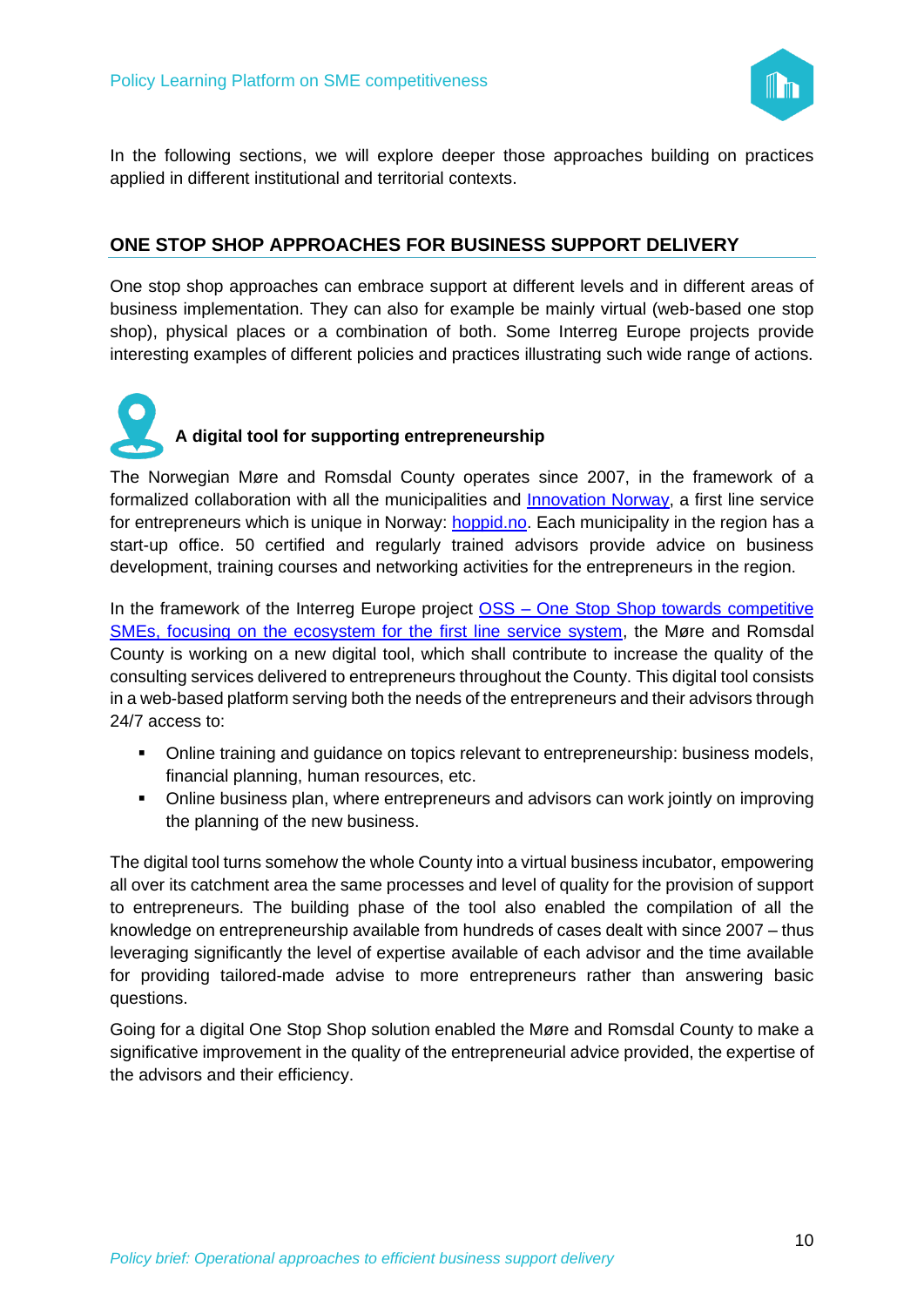

#### **Local enterprise partnerships and their Growth Hubs in England– a physical place where SMEs get access to support**

The English **[local enterprises partnerships](https://www.lepnetwork.net/) (LEPs)** and their **Growth Hubs** propose a one stop shop model building on formalized partnerships – not institutional mergers – and physical places where SMEs get access to a broad range of business support services.

LEPs are **voluntary partnerships between local authorities and businesses** set up in 2011 by the national Department for Business, Innovation and Skills to help determine local economic priorities and lead economic growth and job creation within the local area. They carry out some of the functions previously carried out by the regional development agencies which were abolished in March 2012. "Local Enterprise Partnerships have increased private sector involvement in economic decision making, encouraged greater collaboration between public sector leaders across administrative boundaries, and ensured that effective investments are made across areas in growth priority projects."<sup>2</sup>

A key tool of the LEPs for delivering support to regional business are the [Growth Hubs.](https://www.lepnetwork.net/growth-hubs/) There are currently 38 of them across England. Their goal is to "simplify and rationalize business support by **acting as a central source of information and advice within a defined local area**." [\(Coventry & Warwickshire Growth Hub,](https://www.interregeurope.eu/policylearning/good-practices/item/489/coventry-warwickshire-growth-hub/) [INTRA](https://www.interregeurope.eu/intra/) project).

The core elements of Growth Hubs are:

- A **physical space**
- A **team of specialist advisers** able to address a wide range of topics relevant to the competitiveness and growth of businesses.

[Growth Hubs](https://www.lepnetwork.net/growth-hubs/) do not replace fully all other business support organizations on their regions, but they have a clear policy mandate to become the priority entry point to the local business support ecosystem. Whenever relevant they will signpost SMEs to further relevant organizations.

Growth Hubs get funding from the UK government and were so far co-funded by ERDF. Two examples of successful Growth Hubs are displayed by Interreg Europe projects:

- [Coventry & Warwickshire Growth Hub](https://www.interregeurope.eu/policylearning/good-practices/item/489/coventry-warwickshire-growth-hub/) [\(INTRA](https://www.interregeurope.eu/intra/) project)
- **[Greater Birmingham & Solihull Growth Hub](https://www.interregeurope.eu/policylearning/good-practices/item/1608/growth-hub-one-stop-shop-for-business/) [\(PURE COSMOS](https://www.interregeurope.eu/purecosmos/) project)**

Both Growth Hubs are actually covering neighboring regions around Birmingham and have annual budget from 300.000 to 550.000 EUR. They both claim a significant contribution to job creation on local level.

There are further examples of similar initiatives, like the [Venture House](https://www.interregeurope.eu/policylearning/good-practices/item/486/venture-house/) [\(INTRA](https://www.interregeurope.eu/intra/) project), where co-working spaces and further facilities are also provided in addition to expertise. Similar initiatives are emerging in many regions, with or without public support, trying to address the specific needs of new entrepreneurs in their very early phases of development. They differ from the commonly known business incubators in terms of flexibility of their offers, with almost no long-term commitments from the businesses and quick up- or downsizing options for office spaces.

<sup>2</sup> Strengthened Local Enterprise Partnerships, July 2018 Ministry of Housing, Communities and Local Government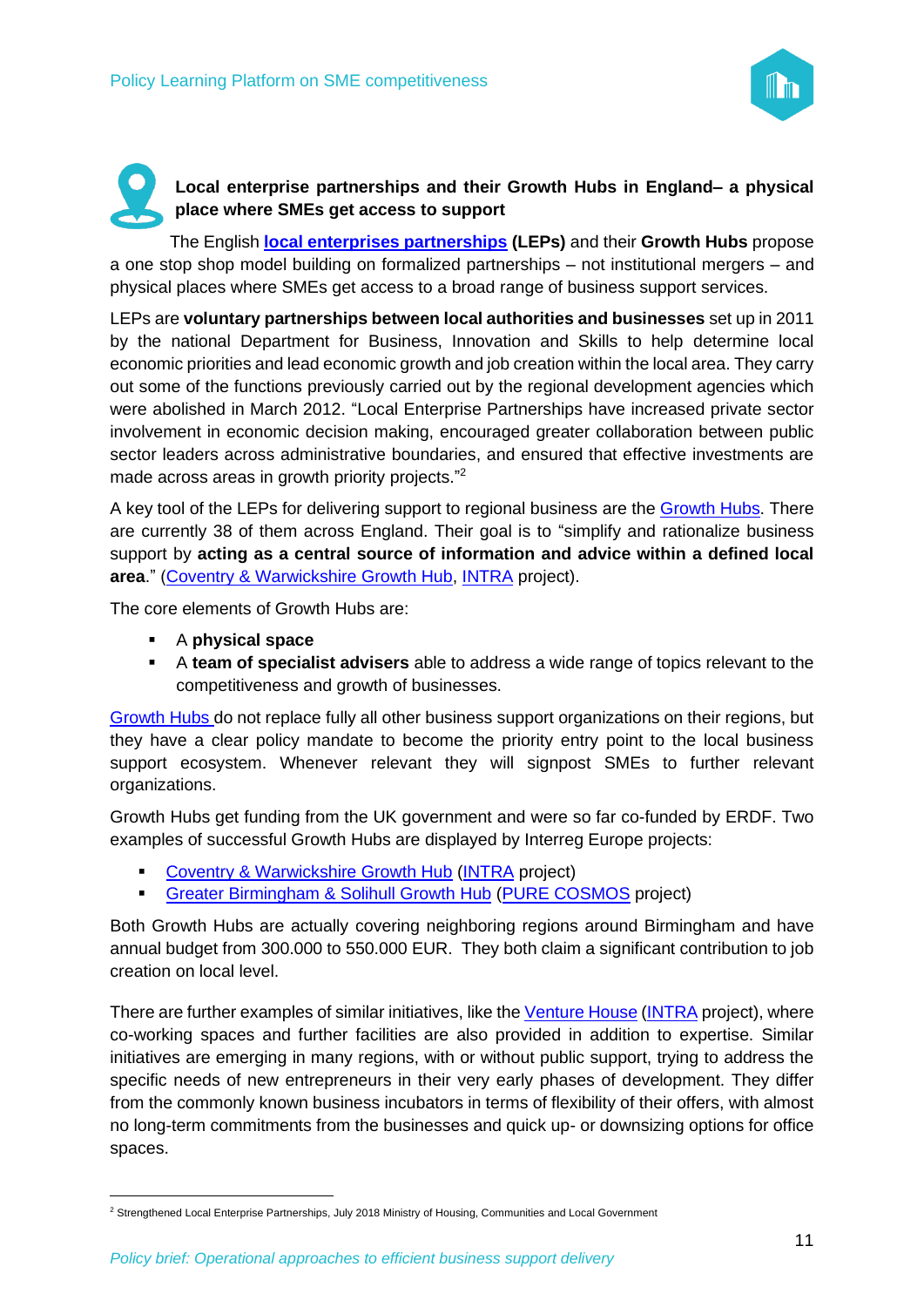

While the Growth Hubs provide a wide range of business support, the one stop shop model is also well suited for the provision of specialized services requiring specific knowledge, which might not be available in different organisations. For instance:

- The support to the digitalisation of businesses, leading to the creation of Digital (Innovation) Hubs.
- The support to creative industries, leading to the creation of Creative Hubs.

Examples for Creative Hubs can be found for instance in The Wallonia region in Belgium, partner in the Interreg Europe projects CREADIS3 - [Smart Specialisation Creative Districts](https://www.interregeurope.eu/creadis3/) and RCIA - [Regional Creative Industries Alliance.](https://www.interregeurope.eu/rcia/) Following a call for projects launched by the Walloon Government, seven pilot Creative Hubs located in the main Walloon cities were created. Each of them was equipped with a small budget in order to design projects and build partnerships. The seven Creative Hubs have in their expansion phase significant budgets (ca. 5 to 10 million Euro, depending on the hubs) co-funded by the ERDF which enabled the development of a suitable **infrastructure** (co-working spaces, offices, FabLabs with technical equipment…) and the **building of teams** to give life to the Creative Hubs. Two of the seven Walloon Creative Hubs are displayed as good practices on the Interreg Europe database: the [Wap's Hub in Tournai](https://www.interregeurope.eu/policylearning/good-practices/item/1176/the-creative-hubs-policy-the-example-of-wap-s-hub-the-creative-hub-of-the-city-of-tournai/) (west part of Wallonia) and the [Creative Valley](https://www.interregeurope.eu/policylearning/good-practices/item/907/the-creative-hubs-policy-the-example-of-creative-valley-the-creative-hub-of-the-city-of-mons/) (city of Mons, European Capital of Culture in 2015).

An example for a Digital Hub is the [Ventspils Digital Centre](https://www.interregeurope.eu/policylearning/good-practices/item/1453/ventspils-digital-centre-vdc/) [\(SKILLS+](https://www.interregeurope.eu/skillsplus/) project). The Ventspils Digital Centre is an institution of Ventspils City Council (Latvia) working in close cooperation with other support organisations. It has established a knowledge centre and infrastructure, as well as IT support tools to assist SMEs modernisation and digitalisation, help to obtain necessary skills and knowledge, and facilitate the involvement of the Ventspils municipality, its residents and entrepreneurs in the information community and e-Government. The Ventspils Digital Centre focuses on digitalisation and digital competences. The centre has contributed to the digitalisation of the local businesses through an incubation program for ICT pilots and trainings on digital literacy that have increased the skills and technological competences of Ventspils citizens. In addition, the centre provides Wi-Fi, server space, cloud and other support to SMEs.

#### **Common features from one stop shop business support initiatives**

All one stop shop initiatives for business support bring under one physical or virtual roof a dedicated team of experts acting in the framework of a defined strategy and according to common standards. **One stop shop models can be used either for very specialized services (e.g. internationalisation, industry 4.0, services for creative industries) or for a broad approach to business development.**

This second case brings specific constraints, as providing quality support in a wide number of business topics requires both highly qualified staff and committed networks in the background. This commitment is best secured when specific laws and funding schemes on regional or national level foster the necessary pooling of resources and competences, as in the example above in England. In France, a law from 2015 [\(loi NOTRe\)](https://www.legifrance.gouv.fr/affichTexte.do?cidTexte=JORFTEXT000030985460&categorieLien=id) fostering the transfer of economic development competences to the regions has already contributed to take in the pooling of business support resources on regional level.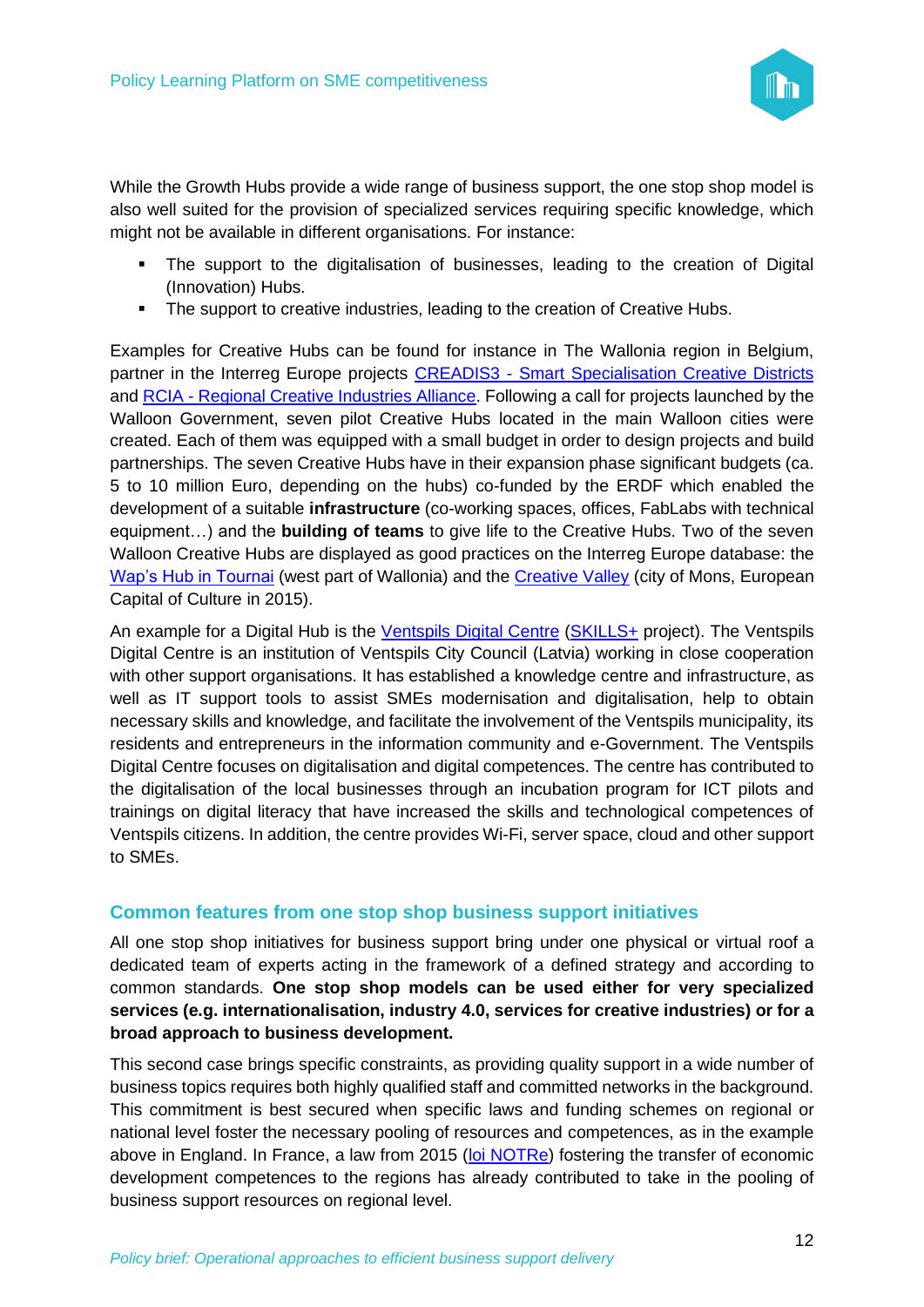

#### <span id="page-13-0"></span>**NO WRONG DOOR APPROACHES FOR BUSINESS SUPPORT DELIVERY**

The voluntary, not institutionalised, pooling of resources and competences in order to deliver better services to business is well illustrated by several good practices and initiatives from Interreg Europe projects. We present here two of them, coincidentally both addressing the topic of business internationalisation in a very similar way.

**[Kent International Business](https://www.interregeurope.eu/policylearning/good-practices/item/35/kent-international-business/) [\(SIE\)](https://www.interregeurope.eu/sie/)** [Kent International Business](https://www.interregeurope.eu/policylearning/good-practices/item/35/kent-international-business/) (KIB) is an 'umbrella programme' which brings together various support initiatives and services aiming to help SMEs with internationalisation and exporting. It aims to encourage cooperation between support services and reduce confusion among SMEs. KIB is led by Kent County Council and includes different local stakeholders, mainly business support organisations.

The local partnership is the most important part of the programme. Organisations with the same objective work together to boost international trade and provide opportunities for businesses to become more international. KIB brings together a range of core support export services as well as other activities which add value. The support is delivered within several strands:

- 1. Engaging with companies: raising awareness of the benefits of international trade through a website, newsletters, local business events and sponsoring local business awards
- 2. Incubating internationalisation: providing practical support for companies through targeted events, overseas market visits, trade missions and sector-focused networking events
- 3. Growing international business: helping Kent companies to increase foreign trade using Kent stands at international trade shows

KIB is mainly supported by core budgets and the staff time of KIB partners but also access to EU and national funds for added-value actions. The initiative relies on the members making non-financial contributions to run all activities.

As opposed to one stop shop approaches, the practice builds on a **multiple stakeholder partnership** bringing together, under one non-institutional umbrella, different support organisations and programmes. If well-managed, this approach fosters a strong engagement of the business support community with local SMEs and the delivery of tailored support on the basis of a real understanding of SMEs' needs and constraints. It provides a good basis for continued support.

It also provides, without generating high costs, a promising approach, building on expertise and engagement, to regional governance with respect to SME support delivery. This approach is not limited to the issue of internationalisation and can thus be transferred to other policy areas.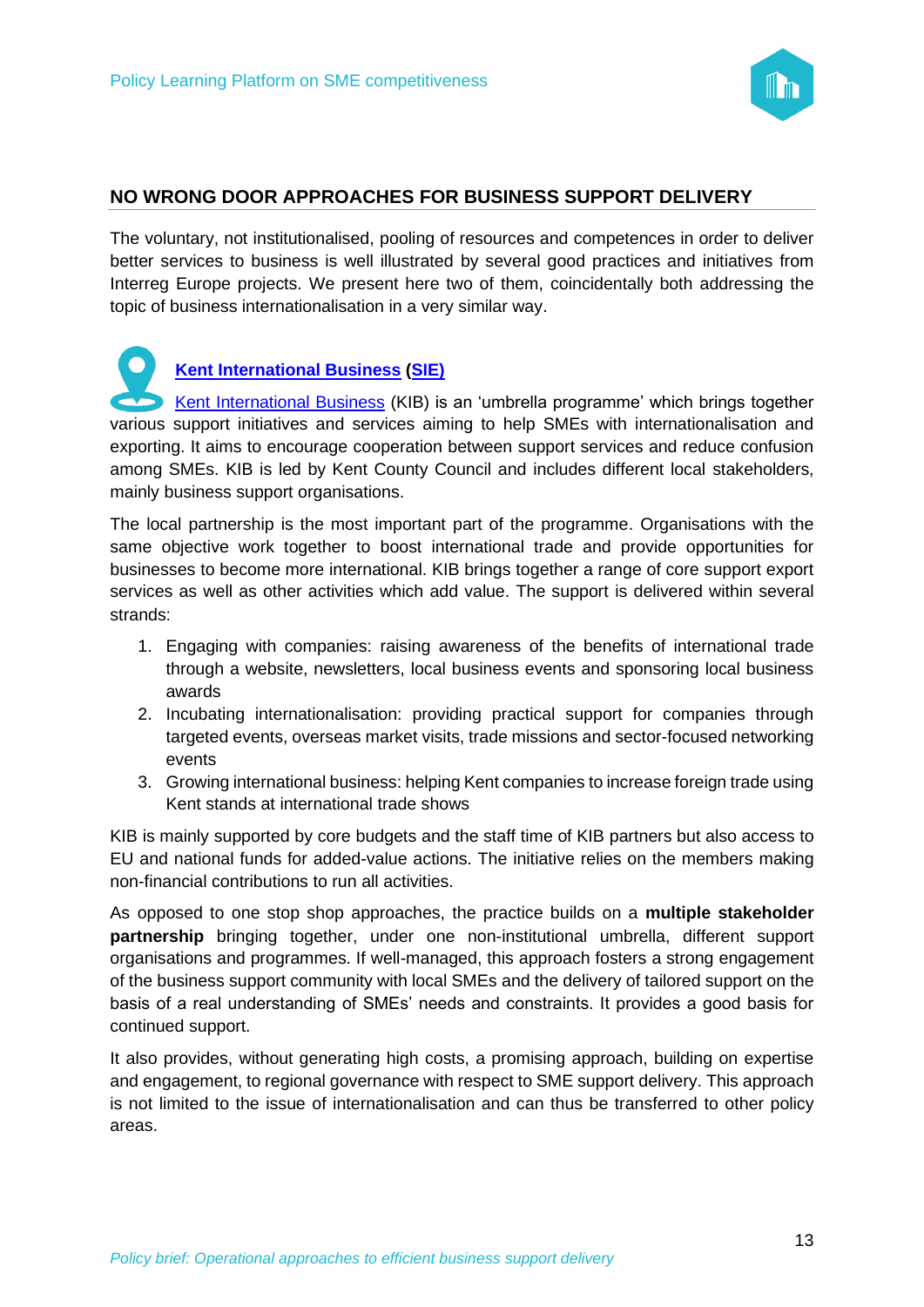

**[Team Gävleborg Regional Export Center](https://www.facebook.com/Team-G%C3%A4vleborg-Regional-exportsamverkan-256406958390079/) [\(COMPETE](https://www.interregeurope.eu/competein/) IN)** In March 2017, a consortium bringing together regional and local authorities (Municipality of Gävle, Region Gävleborg, the regional Chamber of Commerce and several business support organisations such as Enterprise Europe Network, the local incubator Movexum, the national business development organisations [Business Sweden](https://www.business-sweden.com/) and [Almi](https://www.almi.se/en/in-english/) submitted the "**[Regionalt Exportcentrum Gävleborg](https://www.facebook.com/Team-G%C3%A4vleborg-Regional-exportsamverkan-256406958390079/)**" proposal, which has been approved within the Investment for Growth and Jobs programme, NUTS 2 - North Central Sweden, for a call in Thematic goal 3: Strengthen the competitiveness of small and medium sized companies. The project finally started in September 2018, mobilising about 800.000 EUR for this new policy supporting the internationalisation of SMEs in the region Gävleborg.

The Swedish name of the new centre *Team Gävleborg - [Regional exportsamverkan](https://www.facebook.com/Team-G%C3%A4vleborg-Regional-exportsamverkan-256406958390079/)* reveals already the fundamental governance concept: the new initiative is in practice a virtual export centre, bringing together under the *Team Gävleborg* banner the competences of all involved stakeholders, with the aim to provide jointly an improved support for local SMEs.

The initiative is built around the following activities:

- **Activities targeting the stakeholders**:
	- o Collaboration platform: strengthen the cooperation between stakeholders supporting SME internationalisation in order to increase the efficiency of the support system
	- o Increased knowledge of SME needs and support to match those needs
	- o Capacity building for Business Promotion Actors
- **Activities targeting SMEs**
	- o Communication: increased awareness and knowledge through joint events
	- $\circ$  SME Capacity building and inspiration for starting internationalisation activities
	- o Business Development Cheques for Internationalisation

*Team Gävleborg* was quickly able to make an impact:

- The amount allocated in the regional policy to the Business Development Cheques for Internationalisation was increased in 2019 from 2 MSEK/year to 4 MSEK, i.e. from 200k€ to 400k€.
- **Team Gävleborg** was acknowledged on the national level, becoming part of the National Export Centre initiative of the Swedish government.
- **EXECT: Team Gävleborg** reinforced the existing efforts towards increased export activities for the local SMEs. Gävleborg ranks now number 3 in Sweden for the export values of SMEs

#### **Common features of "no wrong door" business support initiatives**

No wrong door business support initiatives rely commonly on a **network-based governance** by combining the diversity of competences of multiple business support organizations in the framework of common goals. They ideally contribute to initiate a virtuous circle of mutual learning and improvement among the partners. However, achieving such an impact requires a change process in the organisations involved, which is in any case taking time and the need to overcome resistances.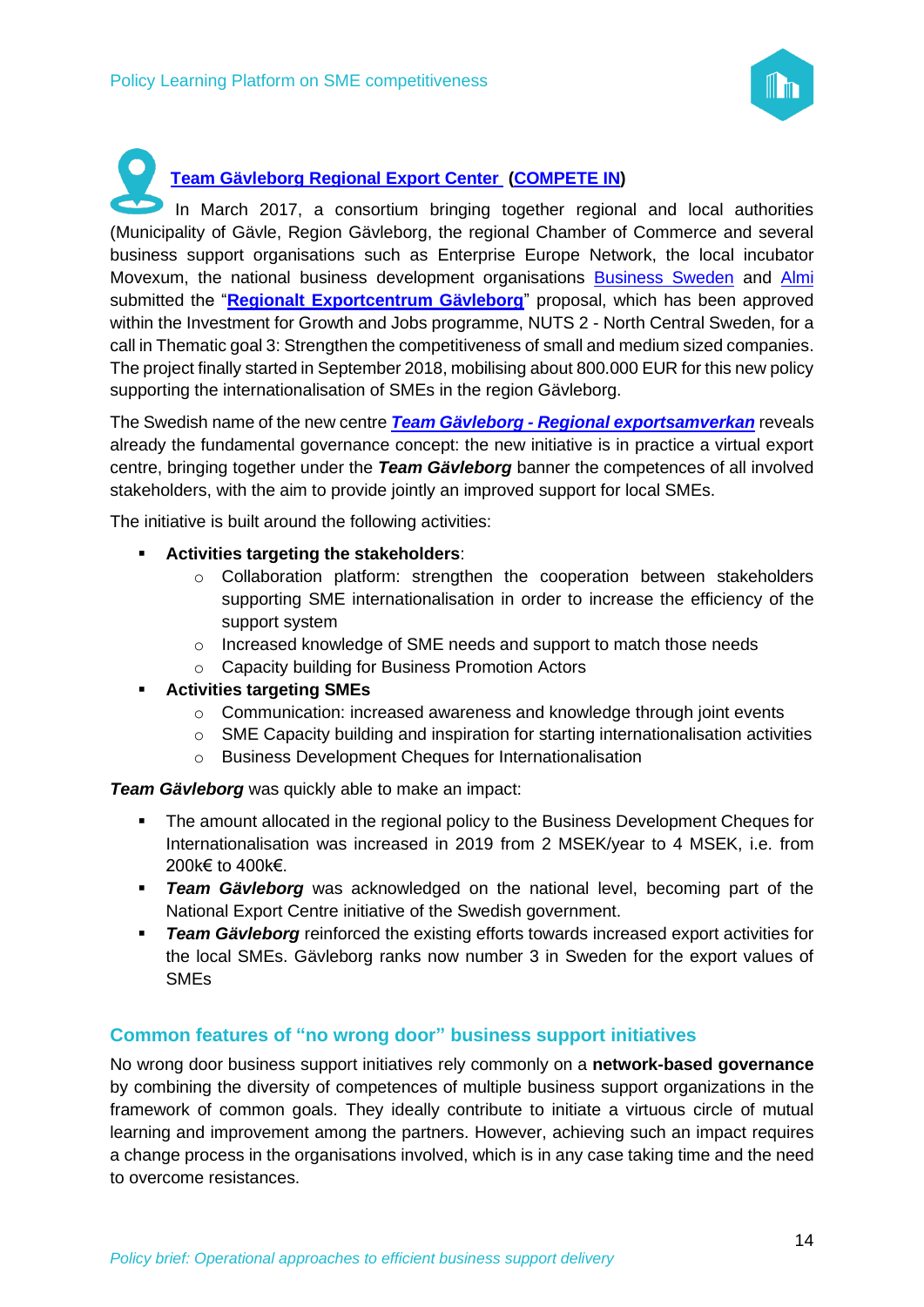

On a strategic level, they are well-suited to **foster the development of a common culture** among several organisations as well as a joint commitment to a regional strategy such as e.g. a smart specialization strategy.

A key recommendation from the owners of both practices described above is the importance of having a **clear allocation of responsibilities both in terms of institutions and persons for the management and coordination** of such business support delivery networks. It needs a **network manager** with a clear mandate and time to take care of the operational aspects.

#### **BLENDED APPROACHES**

The likely most common blended governance model observed on practice consist in the combination of a network-based governance model, bringing together:

- a network of actors pooling their resources according to a 'no wrong door model',
- shared digital (web-based platform), physical (building) or institutional (partnership, network branding) common platform (one stop shop model)

to improve the readability of their services by companies.

In the following paragraphs, we showcase two good practices corresponding to this model. The first one - **[Xport Accelerator](https://www.interregeurope.eu/policylearning/good-practices/item/847/export-accelerator/)** (**[FFWD EUROPE](https://www.interregeurope.eu/ffwdeurope/)**) is connected to the provision of specialised services for the internationalisation of SMEs. The second one - **DEV'UP – [regional](https://www.devup-centrevaldeloire.fr/)  [business development agency and network](https://www.devup-centrevaldeloire.fr/)** (**[ESSPO](https://www.interregeurope.eu/esspo/)**) – follows a no wrong door approach by bringing together different organisations under the operational responsibility of DEV'UP, the regional economic development agency from the French region Centre-Val de Loire, without losing their own identity. A specific feature of this practice is the strong emphasis on the professionalisation of the network members thanks to a smart institutionalised mutual learning approach.

**[Xport Accelerator](https://www.interregeurope.eu/policylearning/good-practices/item/847/export-accelerator/) [\(FFWD EUROPE\)](https://www.interregeurope.eu/ffwdeurope/)**

A major challenge for the competitiveness of regional economies lies in the capacity of local SMEs to become internationally competitive and seize development opportunities in international markets. The access of SMEs to international markets is also one of the priorities for the partners of the [FFWD EUROPE](https://www.interregeurope.eu/ffwdeurope/) (Fast Forward Europe) Interreg Europe project.

The [Xport Accelerator,](https://www.interregeurope.eu/policylearning/good-practices/item/847/export-accelerator/) a practice identified in the framework of the [FFWD EUROPE](https://www.interregeurope.eu/ffwdeurope/) project in the French Normandy region under the leadership of the Normandy Development Agency, provides hereby a successful example for a **coordinated regional approach to internationalisation of SMEs.**

The three founding entities of the accelerator, the Normandy Development Agency, Normandy International Chamber of Commerce and Industry and Business France, decided to **pool their resources and networks** in order to offer jointly a new service to regional companies willing to start or boost their international development.

Launched in January 2018, the service, which is free of charge for businesses, is delivered according to the following steps, in line with the Enterprise Europe Network approach, to which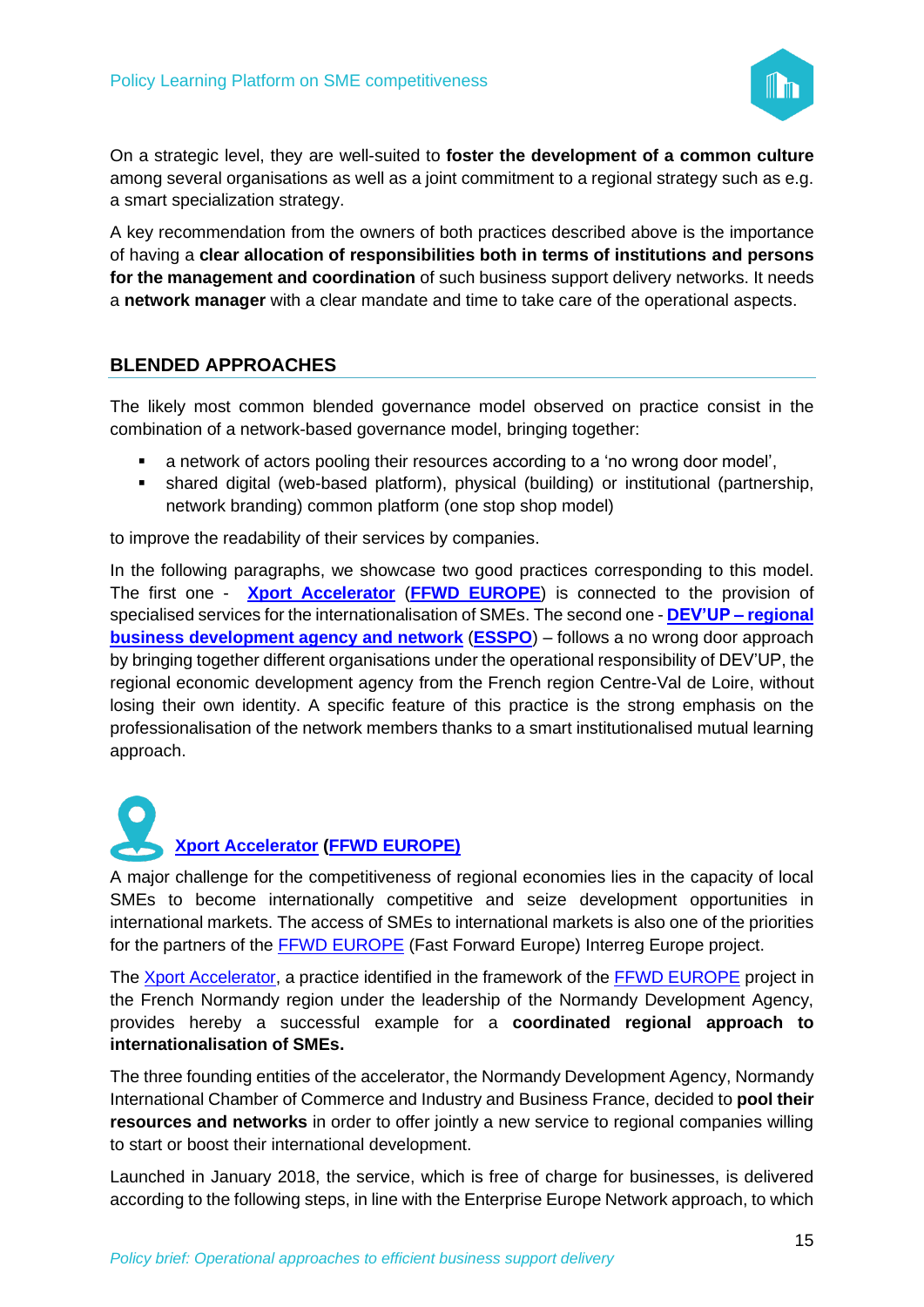

both the Normandy Development Agency and the Normandy International Chamber of Commerce and Industry belong:

- the company fills in a short **online self-diagnosis** (12 questions);
- **within 3 days**, an expert takes **contact with the company** in order to make an initial appointment;
- **within 15 days,** a personalised roadmap is set up jointly by the expert and the company. Depending on the needs addressed, the roadmap covers a period of 6 months up to 2 years.

The roadmap includes usually services delivered by the Normandy Development Agency, Normandy International Chamber of Commerce and Industry and Business France, such as trainings, individual coaching and matching with other businesses, consultancy and hotline service with respect to international business, planning of foreign branch offices (legal and fiscal regulations, customs duty…) and recruiting of qualified staff, etc., according to the needs identified.

▪ a **systematic follow-up** of the implementation of the roadmap takes place in the framework of regular meetings between the company and the expert, in order to validate and adapt the planned actions in a dynamic way, in accordance with the company's development.

On the policy level, the [Xport Accelerator:](https://www.interregeurope.eu/policylearning/good-practices/item/847/export-accelerator/)

- **•** offers a better articulation of export priorities with the regional sectoral strategies;
- promotes a wider dissemination of export culture;
- **reduces administrative complexity and fosters access to a range of regional financing tools supporting internationalisation** in its different aspects through grants or export insurance schemes.

#### **The Xport web-based platform provides thereby a centralised direct access to all relevant websites and application documents.**

After less than 12 months of operation, the [Xport Accelerator](https://www.interregeurope.eu/policylearning/good-practices/item/847/export-accelerator/) already provided services to 145 regional businesses, about half of them already exporting on a regular basis, and enjoyed quite a positive resonance. Those companies come from a broad range of industrial sectors, with a strong representation from the ICT sector (about 25%), the manufacturing industry (about 20%) and the agro-food sector (about 20%).

On 17 September 2018, the initial success of the practice was confirmed with the signature of the TEAM FRANCE EXPORT NORMANDY memorandum of understanding in the premises of the Normandy Development Agency.

The [Xport Accelerator](https://www.interregeurope.eu/policylearning/good-practices/item/847/export-accelerator/) is thereby embedded in a more general policy, which entrusts the Normandy Region with the responsibility on its territory for guidelines on business support, support for internationalisation and business innovation, as well as guidelines on the attractiveness of the regional territory.

The [Xport Accelerator](https://www.interregeurope.eu/policylearning/good-practices/item/847/export-accelerator/) is an interesting example for the **pooling of cross-organisational resources on the support supply side** in order to provide tailored services to SMEs. Bringing together the resources of several organisations, the service mobilises a wide number of experts and aims at providing fast and **targeted support for quick and tangible business impact**.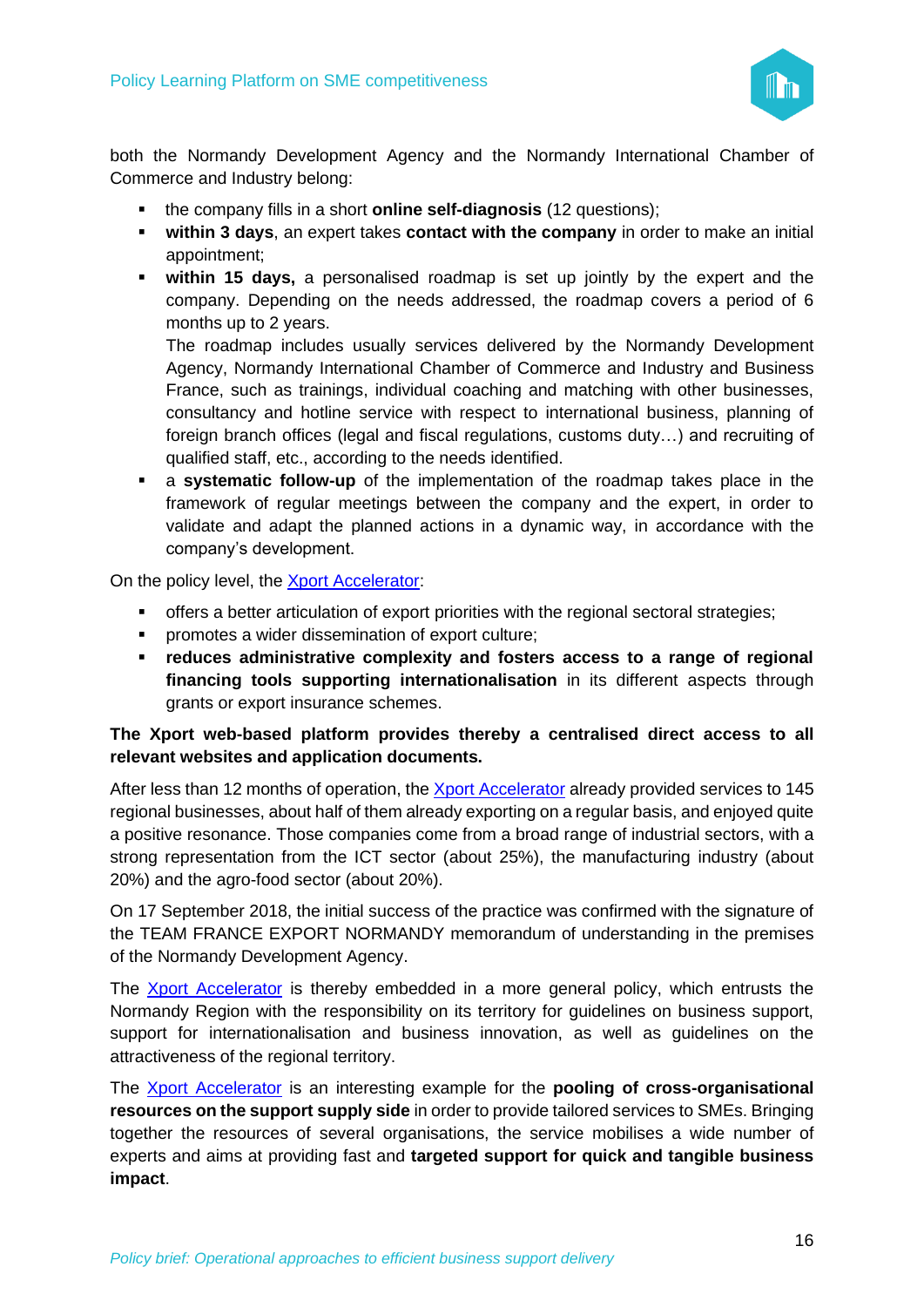

**dev'up – regional business development [agency](https://www.devup-centrevaldeloire.fr/) and network (ESSPO)** In 2017 the region Centre–Val de Loire, France, aimed at overcoming the fragmentation of the regional business support structures and increasing their capacity to deliver highly professional and coordinated services, adjusted to the actual needs of businesses. The regional authorities decided to bundle the already existing regional innovation network serving innovative SMEs and the wider network of local economic developers under the roof of DEV'UP, the regional agency for innovation and economic development.

This implied both a widening of the scope and a significant increase in size of the new network. The number of members of the regional economic development network rose from about 100 innovation specialists to about 350 persons (status 2019) with a large scope of expertise (innovation, export, business creation, intellectual property, investments, finances…).

Rapidly it became clear that new approaches to the management and coordination of the new network were necessary in order to ensure a good readability of "who does what", ensure a professional delivery of services, create a common identity throughout the different stakeholders, and build on the diversity of the members to generate added value for the SMEs of the region.

The solution implemented by DEV'UP and the responsible authorities builds on the following pillars:

- **EXECT** Members' **commitment** both at high management and operational level of their respective organisations, materialised by **conventions & code of conduct signed by each individual member and its hierarchy.** This enables to overcome possible silo thinking by making each single person – not only its organisation – part of the network.
- **EXTED 15 Strong local implementation** through the creation of six local offices run by dev'up employees, thus enabling a close interaction between the network management, the members and the SMEs. In total, about 10 persons are involved in the management of the network and its offices.
- [The Economic Developers' University](https://www.interregeurope.eu/policylearning/good-practices/item/980/the-economic-developer-s-university-in-centre-val-de-loire-region/), which delivers a training programme adapted to the different needs of the regional economic development actors' members of the network, aimed to improve the **quality of services provided to companies**.
- **.** In addition, network members can integrate into their daily work shared tools, such as:
	- a public **business orientation portal**, (Connectup see below for more details)
	- an **extranet tool** [supporting a follow-up of the contacts and services delivered to](http://www.connectup-centrevaldeloire.fr/)  [SMEs by any member of the network,](http://www.connectup-centrevaldeloire.fr/) **shared diagnosis tools** for assessing the [needs of SMEs and the search for specific skills within the network,](http://www.connectup-centrevaldeloire.fr/)
	- **E** a **hotline** for legal questions related especially to the set-up of new companies.

The model from DEV'UP and especially the [Economic Developers' University](https://www.interregeurope.eu/policylearning/good-practices/item/980/the-economic-developer-s-university-in-centre-val-de-loire-region/) provide an innovative approach to the governance and coordination of regional business support ecosystems.

Three aspects are definitely worth highlighting with respect to a potential take-up by other regions:

1. The practice is a workable answer to the issue of turning a group of SME advisors from different backgrounds into a **professional network** with common goals and tools,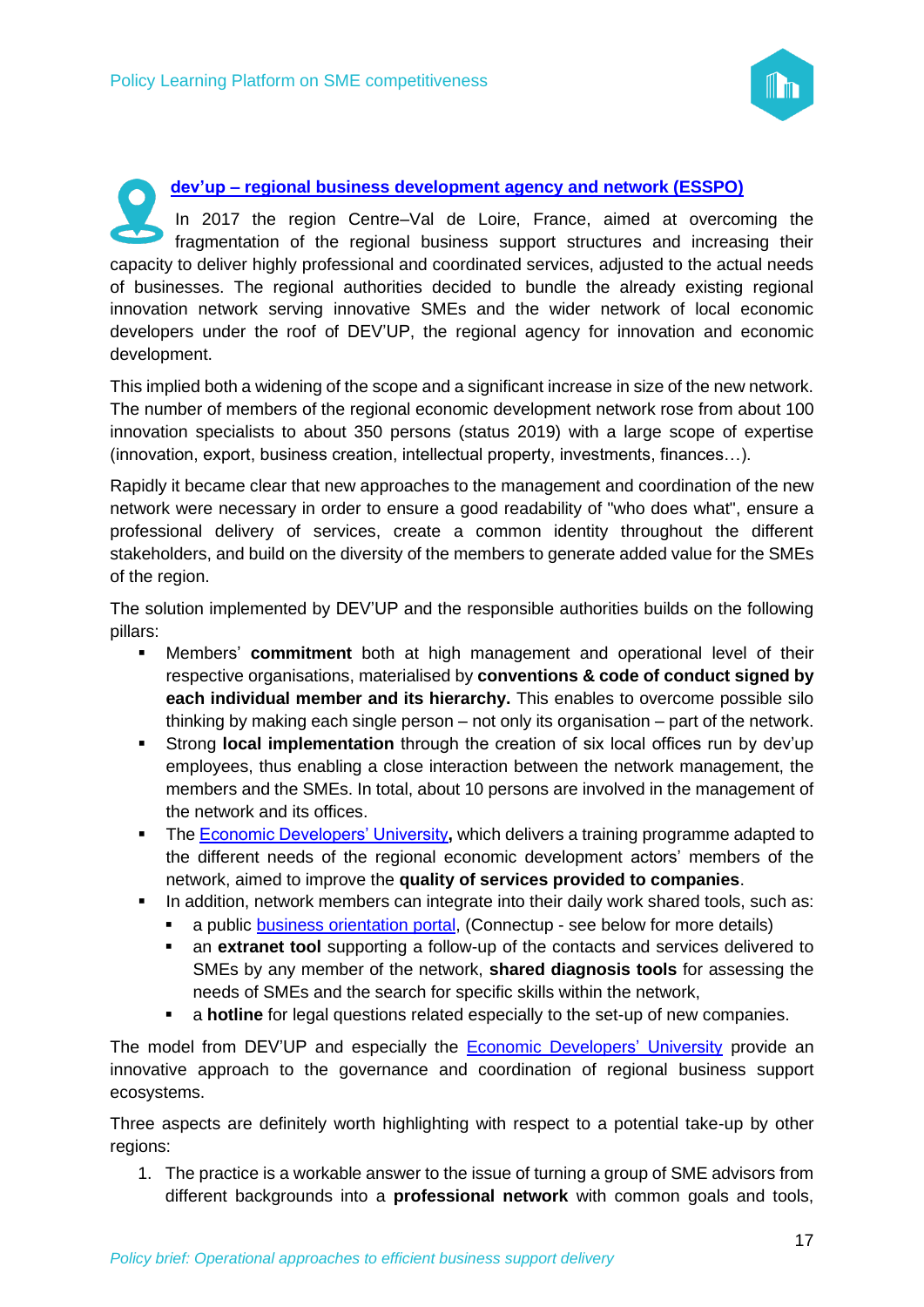

without having any of the member organisations giving up their own identity and specific expertise.

- 2. The dev'up network brings formally together the relevant organisations at the highest management level but focuses on generating a **personal commitment from each advisor** involved in delivering support to SMEs.
- 3. dev'up puts significant efforts in **capacity building** in order to increase the competences of the network members, thereby striving for higher and homogenous quality standards.

In the very same context, DEV'UP implemented a complementary measure following a one stop shop approach in order to enable an easier and faster access to the competences of the regional business support organisations for SMEs: the [Connectup business](http://www.connectup-centrevaldeloire.fr/) portal.

## **[Connectup business portal from dev'up Centre-Val de Loire](http://www.connectup-centrevaldeloire.fr/)**

One of the measures implemented by DEV'UP in order to increase the readability of its services for businesses was the development of a **business orientation portal** providing an easy and seamless access to all the competences of the network: the **connectup** portal.

The entry point of the portal is composed of a series of business support areas accessible in the DEV'UP network, regardless of the different existing business support organisations:

- Administrative procedures
- Human resources development
- Business creation and transfer
- Business development
- Need for specific external expertise
- Access to networks and clusters
- Property and facilities

By selecting the support needed, the business owners get access in maximum 3 clicks to a contact person able to perform a detailed diagnosis of a business needs and either provide support directly or signpost to a specialist.



*Source : [connectup](https://www.connectup-centrevaldeloire.fr/) portal – Centre – Val de Loire region, France*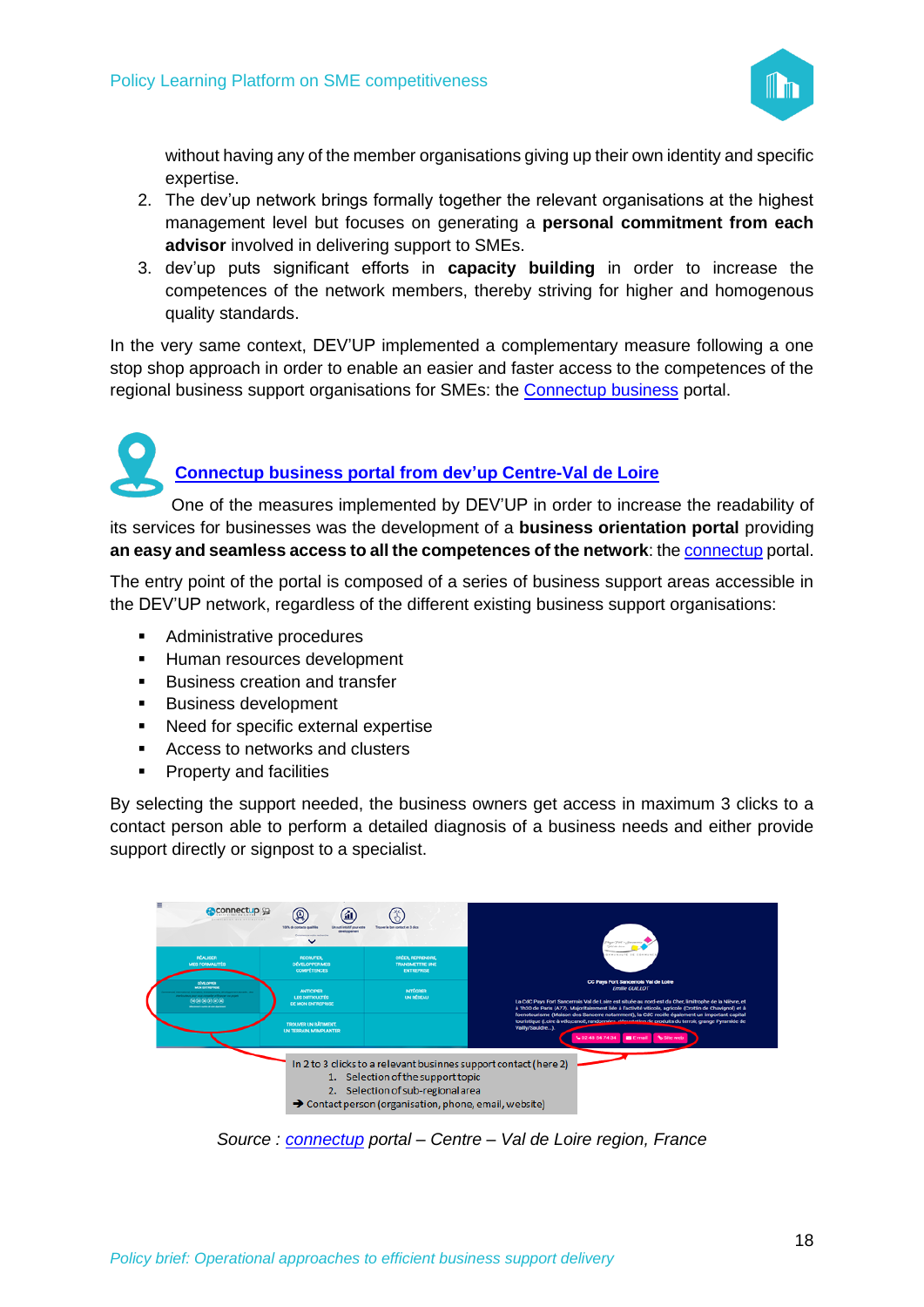

Although the business support organisations in direct contact with the businesses all keep their own identity, the use of a common orientation platform significantly contributed to the coherence of the regional business support ecosystem and its accessibility for businesses. Obviously, the [connectup](https://www.connectup-centrevaldeloire.fr/) portal can also be used by business support providers looking for a complementary expertise.

The combination of a web-based one stop shop approach with a no wrong door approach for the delivery of business support in the region constitutes a sound management model for the business support ecosystem in Centre – Val de Loire, addressing the issues of complexity, fragmentation and resource efficiency.

## <span id="page-19-0"></span>**Conclusions**

The operational governance aspects of business support ecosystems are usually closely related to the strategic decision making for policies impacting regional or national business support systems. As a matter of fact, such policies are normally conceived in close collaboration with the relevant regional stakeholders. It is common practice to involve them in the design process in order to ensure a best possible take up and implementation.

With respect to the operational level tackled in this policy brief, there is obviously no dichotomic answer to the best approaches. Each ecosystem has its specificities, which need to be taken into account. However, the experiences from regional development policies in general and the Interreg Europe projects in particular enable to identify some general benefits of One Stop Shop and No Wrong Door approaches:

|   | <b>One Stop Shop</b>                                                                                                                                                                                                           |                | <b>No Wrong Door</b>                                                                                                                                                                                 |
|---|--------------------------------------------------------------------------------------------------------------------------------------------------------------------------------------------------------------------------------|----------------|------------------------------------------------------------------------------------------------------------------------------------------------------------------------------------------------------|
| ٠ | Opportunities for resource efficiency,<br>especially by making use of digital<br>technologies.<br>Already relatively simple tools such as<br>shared<br>business<br>databases<br>and                                            | ٠              | Strong implementation on the territory with<br>several points of delivery for services, for<br>instance through local offices of different<br>organisations<br>chambers<br>(e.g.<br>οf<br>commerce). |
|   | diagnostic tools for identifying the<br>needs of businesses can trigger a<br>significant increase in the way different<br>business support organisation can<br>coordinate<br>their actions, identify<br>priorities for action. | $\blacksquare$ | Access to a large base of businesses<br>through existing relationships within all the<br>relevant business support organisations.<br>Possibility to visit / consult a large number<br>of businesses. |
| п | Opportunities for administrative and<br>simplification<br>operative<br>through                                                                                                                                                 | ٠              | Access to a broad scope of competences<br>enabling to tackle most business issues.                                                                                                                   |
|   | streamlining of the business support<br>offer.                                                                                                                                                                                 | ٠              | Opportunities for mutual improvement<br>among the partners.                                                                                                                                          |
| п | Well adapted for the delivery of<br>specialised support involving a high<br>level of expertise. Examples therefore<br>are regional business accelerators,<br>technology-related<br>competence<br>centres (e.g. Industry 4.0).  | $\blacksquare$ | Well suited for delivering generalist<br>business support services to a large<br>number of businesses throughout the<br>territory.                                                                   |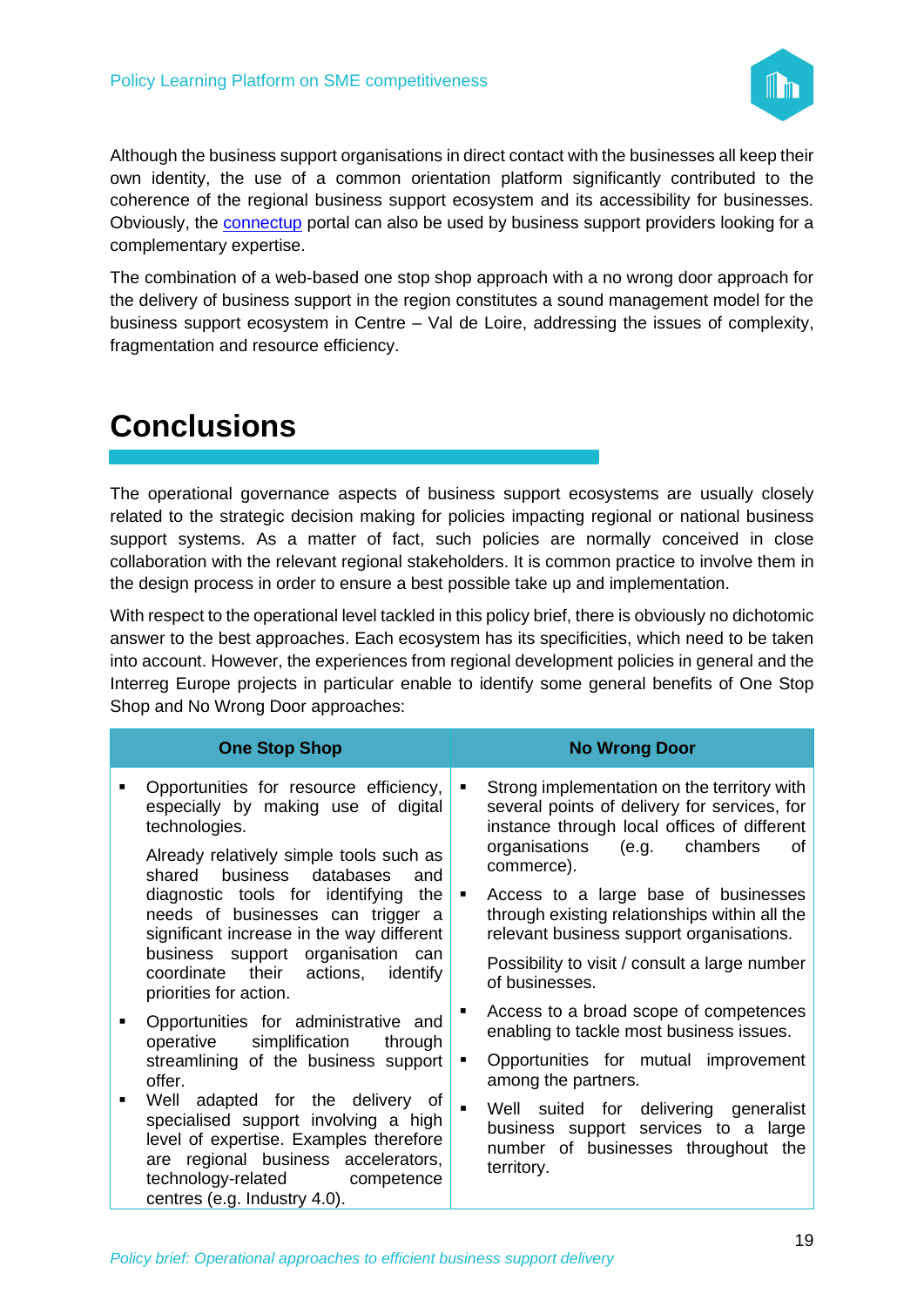

Not surprisingly, efficient business support tends to take the best of the two worlds and combine One Stop Shop and No Wrong Door approaches.

#### <span id="page-20-0"></span>**KEY TAKE AWAYS**

#### **The increasing importance of collaborative models and the need for dedicated management resources**

Generally, it can be highlighted that business support initiatives building on a collaboration between local stakeholders, either as networks or more formalised, are gaining importance compared to business support delivery models by single organisations. This trend comes as an answer to the necessity for local business support ecosystems and their stakeholders to adapt dynamically to the changing needs of businesses, and to increase the professionalisation of business support delivery. Especially **local and municipal authorities can hereby play a facilitator role**.

The examples from the [Xport Accelerator](https://www.interregeurope.eu/policylearning/good-practices/item/847/export-accelerator/) or the [Kent International Business](https://www.interregeurope.eu/policylearning/good-practices/item/35/kent-international-business/) illustrate how different stakeholders can improve the quality of their service to local businesses by combining smartly their competences and offers.

However, as highlighted by Steve Samson, the manager of the [Kent International Business](https://www.interregeurope.eu/policylearning/good-practices/item/35/kent-international-business/) initiative, such collaborative models do absolutely require dedicated management resources, both time and money, in order to work properly. It is an unrealistic expectation that strategic commitments to the collaboration and sharing of knowledge will unleash significant synergies if not clearly sustained by the allocation of dedicated and sufficient resources.

#### **The driving role of local and regional authorities**

Considering the need to ensure the management of collaborative models for the delivery of business support services, it appears that local and regional authorities do have a major role to play on this level.

Their role is manifold:

- Quite often local and regional authorities provide the **initial spark and the necessary management resources** of new collaboration models among stakeholders.
- Quite often also, local and managing authorities are already major stakeholders or partners of the concerned organisations, which give them the necessary **authority and acceptance for empowering the implementation of collaborative models**.
- Besides providing the necessary resources, local and regional authorities do also mostly appear as **neutral players** and in a better position than other stakeholders to overcome possible competition factors that might affect negatively the relationships among other stakeholders, like e.g. the fear of losing their position on the "market" of business support delivery.

The *[Team Gävleborg](https://www.facebook.com/Team-G%C3%A4vleborg-Regional-exportsamverkan-256406958390079/)* initiative illustrates well the relevance and importance of local and municipal authorities when it comes to federate resources and activities for a better support to businesses. This goes here for internationalisation but can be extended to business support in general.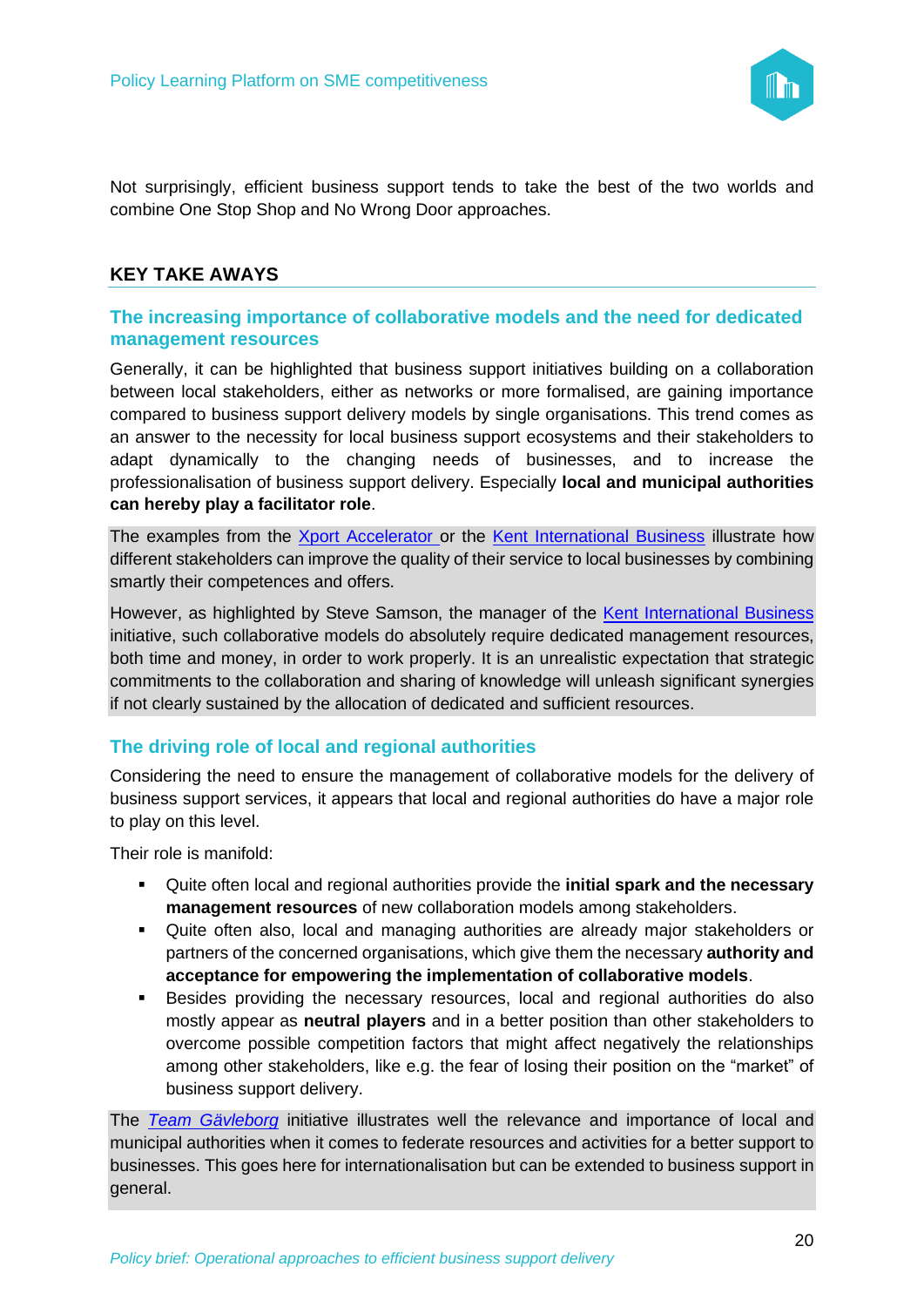

Annika Lundqvist, Head of International Office at the Municipality of Gävle and one of the founders of the initiative, clearly highlighted the importance to have a strong coordination of the stakeholders, so as to be able to cope with personal and strategic changes within the different organisations and keep the initial momentum. "Network-based collaboration has a strong potential but is also fragile and remains a work in progress.".

#### **The use of legislative power**

Making use of their legislative power can help regional or national authorities to accelerate the transformation of business support ecosystems with a view to improve their efficiency. This can be achieved by modifying or improving e.g.:

- The **scope of competences** of business support organisations.
- The **funding framework** for business support organisations.

The example of the [local enterprises partnerships](https://www.lepnetwork.net/) illustrates how the UK government modified by law the national framework for regional economic development by suppressing the regional development agencies and co-financing the creation of voluntary partnerships between local authorities and businesses.

Similarly, a French law [\(loi NOTRe\)](https://www.legifrance.gouv.fr/affichTexte.do?cidTexte=JORFTEXT000030985460&categorieLien=id) from 2015 fostered the transfer of economic development competences to the regional government level, which practically triggered the pooling of business support resources on regional level under the aegis of regional governments.

#### **Capacity building**

In all cases, bundling the competences and resources of different organisation into a joint collaborative model for business support delivery requires a strong effort of capacity building for:

- **Ensuring a good level of mutual understanding** and knowledge sharing among the staff members of the organisations involved. The relevant persons need to understand the competences and methods of their counterparts in the different organisations of the partnership in order to be able to coordinate efficiently their efforts and services to businesses.
- **.** In case new services or working methods are implemented within the collaborative partnership, all relevant users within the organisations need to be **trained adequately so as to enable a transfer of the new methods and services into efficient work practices**.

The French organisation dev'up and its [Economic Developers' University](https://www.interregeurope.eu/policylearning/good-practices/item/980/the-economic-developer-s-university-in-centre-val-de-loire-region/) initiative provide an interesting example on how to set up a **professional network** with common goals and tools, without having any of the member organisations giving up their own identity and specific expertise. dev'up puts especially significant efforts in **capacity building** in order to increase the competences of the network members, thereby striving for higher and homogenous quality standards.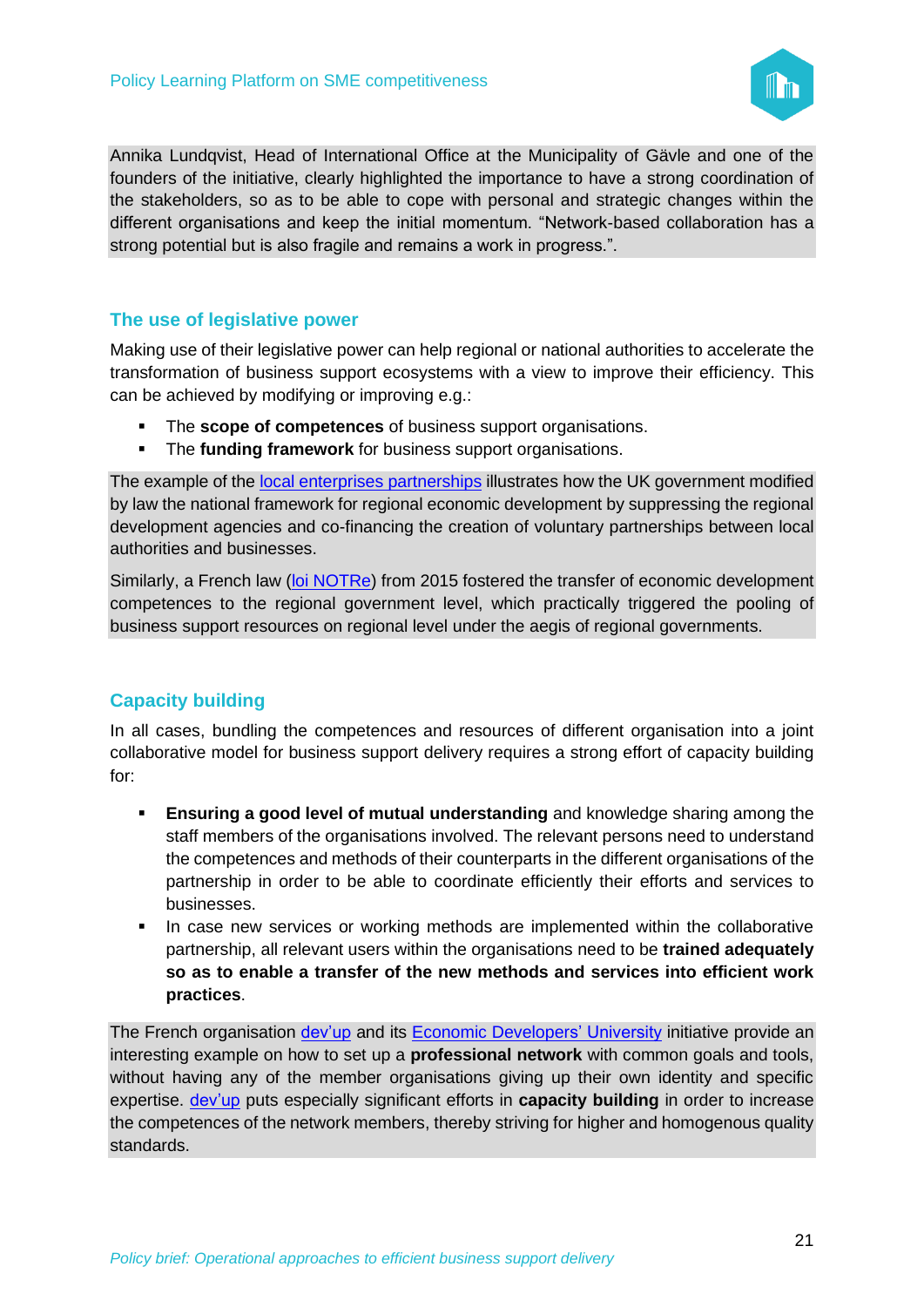

#### **The increasing role of digitalisation**

Independently from organisational models, digital tools play an increasing role in supporting the delivery of busines support services. Digital tools can be used:

- To support the back-office activities of a collaboration, such as: sharing of contacts and files, follow-up of services provided, sharing of diagnosis tools, etc.
- To channel the communication with SMEs through e.g. a joint website providing information to business support available and knowledge to specific topics relevant to SME competitiveness (new laws and taxes, new technologies…)
- To interact directly with SMEs through online interactions such as processing applications, developing a business plan, answering to self-evaluation questionnaires, etc.

The [connectup](https://www.connectup-centrevaldeloire.fr/) portal from the French Region Centre-Val de Loire provide an example of a multiple-function web-based tool supporting the work of several organisation within the regional economic development network dev'up.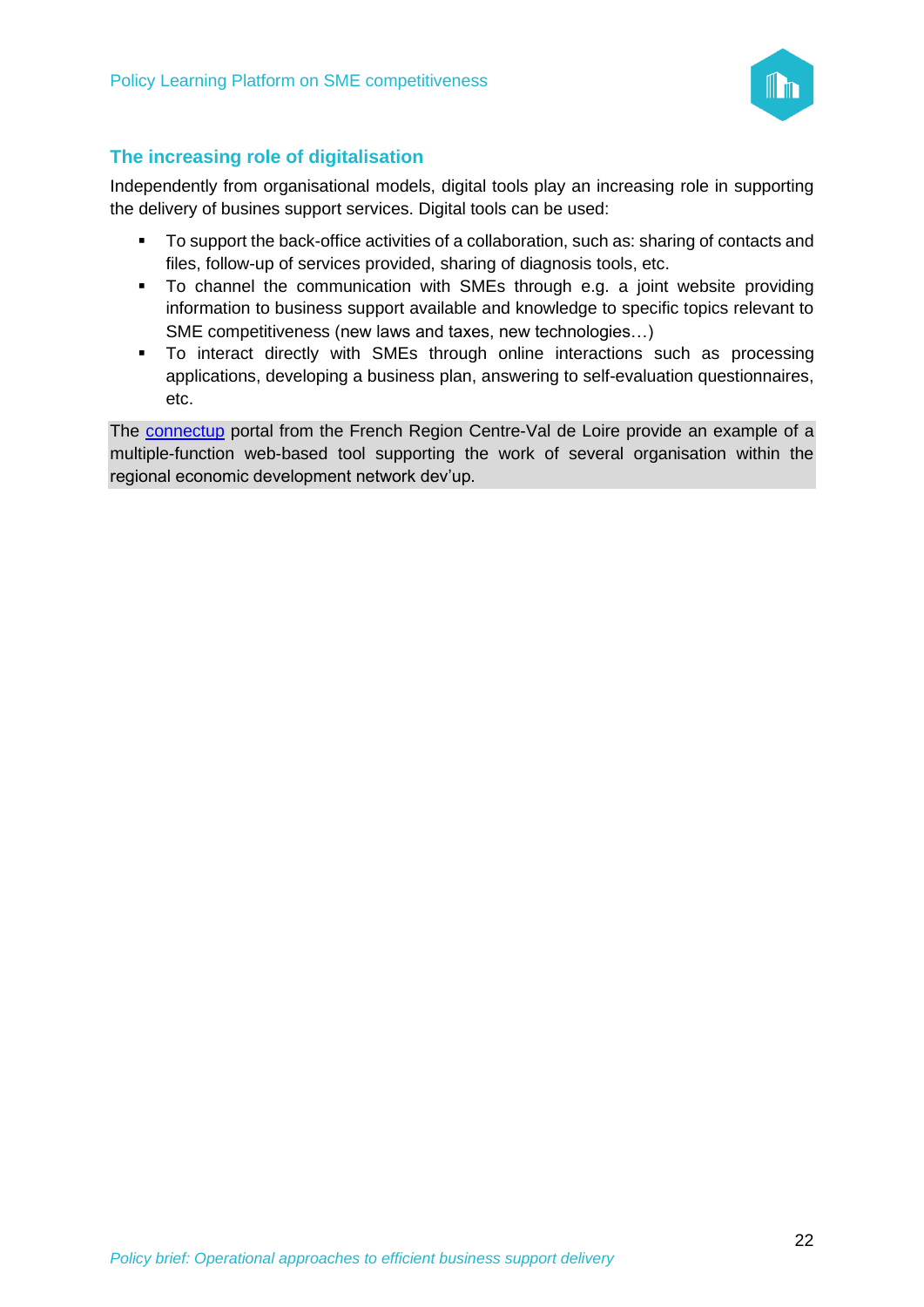

#### **Sources of further information**

Please find below an overview of the following sources mentioned in the document:

- **The [Good Practices Database](https://www.interregeurope.eu/policylearning/good-practices/item/2161/tholos/) of Interreg Europe where the good practices mentioned** in this policy brief are described in detail and many more can be found on this topic.
- COSME: [Competitiveness of Enterprises and SMEs](https://ec.europa.eu/growth/smes/cosme_en)
- [InvestEU](https://europa.eu/investeu)
- **The [European Regional Development Fund](https://ec.europa.eu/regional_policy/en/funding/erdf/)**
- Making Europe's businesses future-ready: A new industrial strategy for a globally [competitive, green and digital Europe](https://ec.europa.eu/growth/content/making-europes-businesses-future-ready-new-industrial-strategy-globally-competitive-green-0_sl)
- **EXECUTE: [Smart specialisation platform](https://s3platform.jrc.ec.europa.eu/what-is-smart-specialisation-)**
- The Interreg Europe projects' websites listed here below.

| <b>Interreg Europe projects - Website</b> | <b>Good practices and related sources</b>                     |
|-------------------------------------------|---------------------------------------------------------------|
| Compete In<br>$\blacksquare$              | <b>Business Support Ecosystem</b><br>report<br>$\blacksquare$ |
| <b>CREADIS3</b><br>$\blacksquare$         | <u>(TRINNO)</u>                                               |
| <b>ESSPO</b><br>$\blacksquare$            | <b>Canal empresa</b><br>٠                                     |
| <b>FFWD EUROPE</b><br>$\blacksquare$      | connectup<br>п                                                |
| <b>INTRA</b><br>$\blacksquare$            | <b>Creative Valley</b><br>$\blacksquare$                      |
| <b>PURE COSMOS</b><br>$\blacksquare$      | <b>Digital tool for Start-ups</b><br>$\blacksquare$           |
| <b>RCIA</b><br>$\blacksquare$             | Growth Hubs Coventry & Warwickshire<br>$\blacksquare$         |
| <b>SKILLS+</b><br>$\blacksquare$          | <b>Growth Hub</b>                                             |
| <b>TRINNO</b><br>$\blacksquare$           | Greater Birmingham & Solihull Growth<br>$\blacksquare$        |
|                                           | Hub                                                           |
|                                           | <b>Kent International Business</b><br>$\blacksquare$          |
|                                           | Law of administrative simplification<br>П                     |
|                                           | <b>Loi NOTRe</b><br>$\blacksquare$                            |
|                                           | Regionalt Exportcentrum Gävleborg<br>п                        |

- **The Economic Developer's' University in** [Centre-Val de Loire Region](https://www.interregeurope.eu/policylearning/good-practices/item/980/the-economic-developer-s-university-in-centre-val-de-loire-region/)
- [Ventspils Digital Centre](https://www.interregeurope.eu/policylearning/good-practices/item/1453/ventspils-digital-centre-vdc/) [Team Gävleborg](https://www.facebook.com/Team-G%C3%A4vleborg-Regional-exportsamverkan-256406958390079/)  [Regional Export Center Gävleborg](https://www.facebook.com/Team-G%C3%A4vleborg-Regional-exportsamverkan-256406958390079/)
- [Wap's Hub in Tournai](https://www.interregeurope.eu/policylearning/good-practices/item/1176/the-creative-hubs-policy-the-example-of-wap-s-hub-the-creative-hub-of-the-city-of-tournai/)
- **[Xport Accelerator](https://www.interregeurope.eu/policylearning/good-practices/item/847/export-accelerator/)**

*Cover image credit: Photo by picjumbo.com from [Pexels](https://www.pexels.com/photo/woman-wearing-earpiece-using-white-laptop-computer-210647/)*